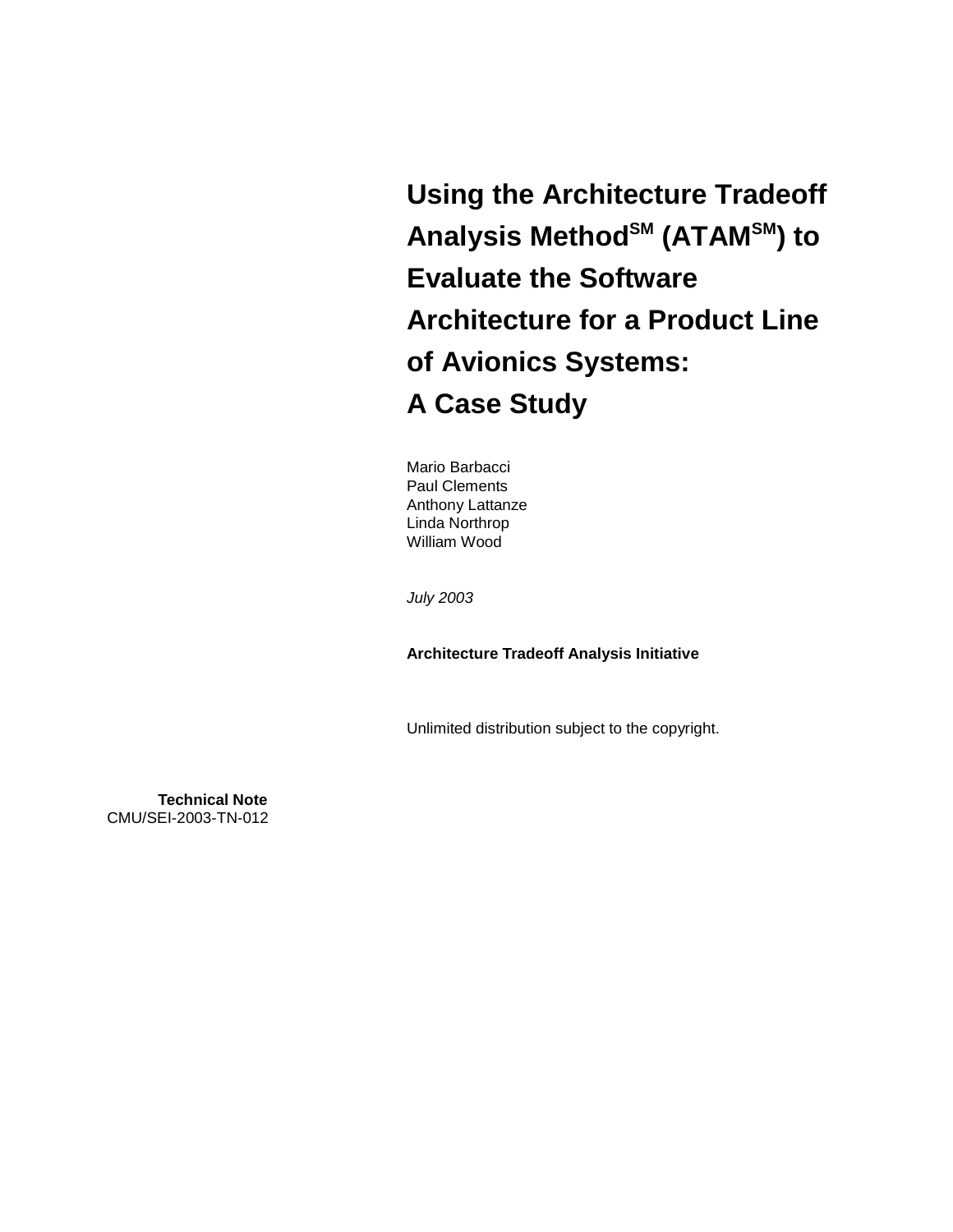The Software Engineering Institute is a federally funded research and development center sponsored by the U.S. Department of Defense.

Copyright 2003 by Carnegie Mellon University.

NO WARRANTY

THIS CARNEGIE MELLON UNIVERSITY AND SOFTWARE ENGINEERING INSTITUTE MATERIAL IS FURNISHED ON AN "AS-IS" BASIS. CARNEGIE MELLON UNIVERSITY MAKES NO WARRANTIES OF ANY KIND, EITHER EXPRESSED OR IMPLIED, AS TO ANY MATTER INCLUDING, BUT NOT LIMITED TO, WARRANTY OF FITNESS FOR PURPOSE OR MERCHANTABILITY, EXCLUSIVITY, OR RESULTS OBTAINED FROM USE OF THE MATERIAL. CARNEGIE MELLON UNIVERSITY DOES NOT MAKE ANY WARRANTY OF ANY KIND WITH RESPECT TO FREEDOM FROM PATENT, TRADEMARK, OR COPYRIGHT INFRINGEMENT.

Use of any trademarks in this report is not intended in any way to infringe on the rights of the trademark holder.

Internal use. Permission to reproduce this document and to prepare derivative works from this document for internal use is granted, provided the copyright and "No Warranty" statements are included with all reproductions and derivative works.

External use. Requests for permission to reproduce this document or prepare derivative works of this document for external and commercial use should be addressed to the SEI Licensing Agent.

This work was created in the performance of Federal Government Contract Number F19628-00-C-0003 with Carnegie Mellon University for the operation of the Software Engineering Institute, a federally funded research and development center. The Government of the United States has a royalty-free government-purpose license to use, duplicate, or disclose the work, in whole or in part and in any manner, and to have or permit others to do so, for government purposes pursuant to the copyright license under the clause at 52.227-7013.

For information about purchasing paper copies of SEI reports, please visit the publications portion of our Web site (http://www.sei.cmu.edu/publications/pubweb.html).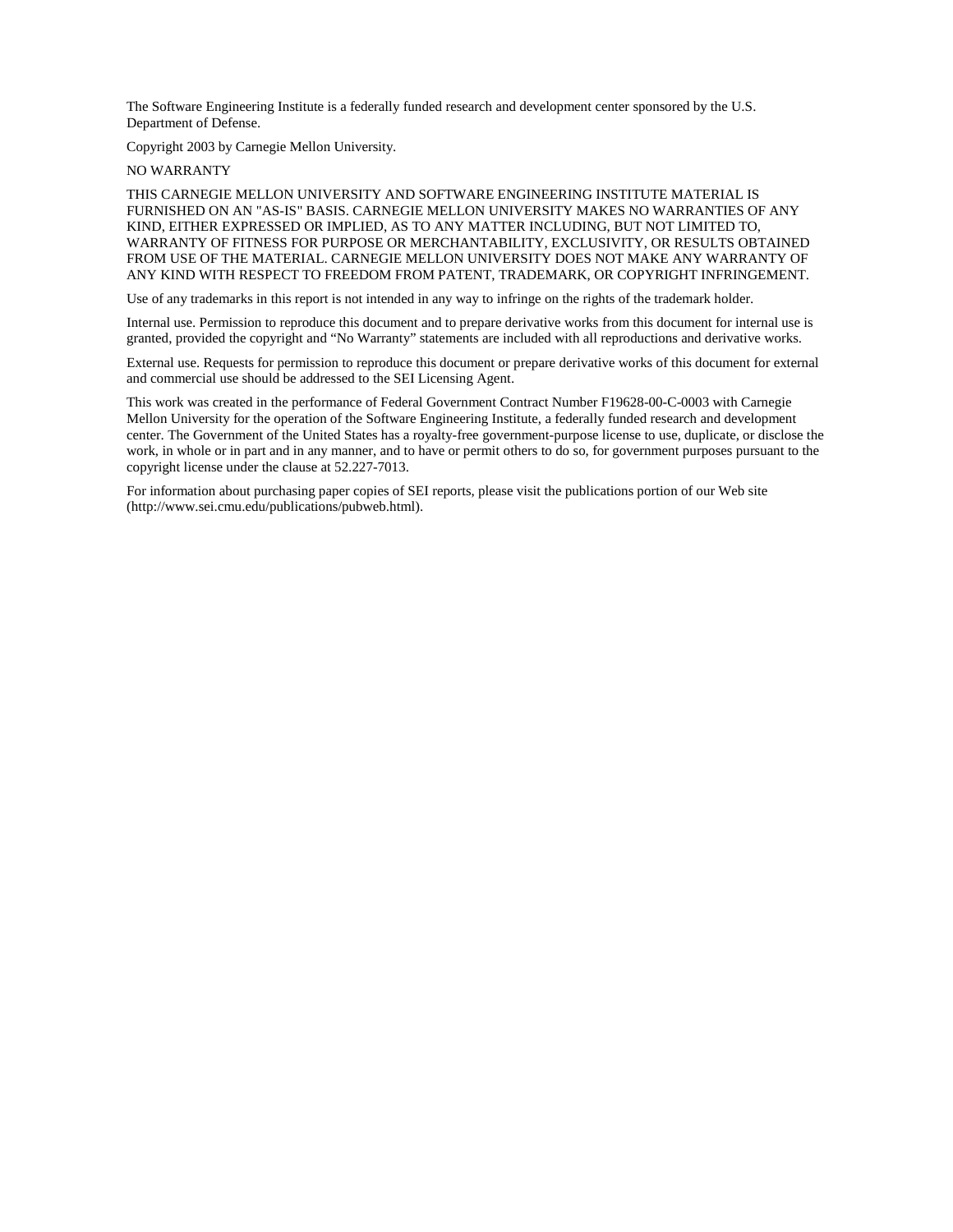### **Contents**

|              |               | About the Technical Note Series on Business and Acquisition Guidelinesv |  |
|--------------|---------------|-------------------------------------------------------------------------|--|
|              |               |                                                                         |  |
| 1            |               |                                                                         |  |
| $\mathbf{2}$ |               |                                                                         |  |
|              | 2.1           |                                                                         |  |
|              | $2.2^{\circ}$ |                                                                         |  |
|              | $2.3 -$       |                                                                         |  |
| 3            |               |                                                                         |  |
| 4            |               |                                                                         |  |
|              | 4.1           |                                                                         |  |
|              | 4.2           |                                                                         |  |
|              | 4.3           |                                                                         |  |
|              | 4.4           |                                                                         |  |
|              | 4.5           |                                                                         |  |
|              | 4.6           |                                                                         |  |
|              | 4.7           |                                                                         |  |
| 5            |               |                                                                         |  |
|              | 5.1           |                                                                         |  |
|              | 5.2           |                                                                         |  |
|              |               |                                                                         |  |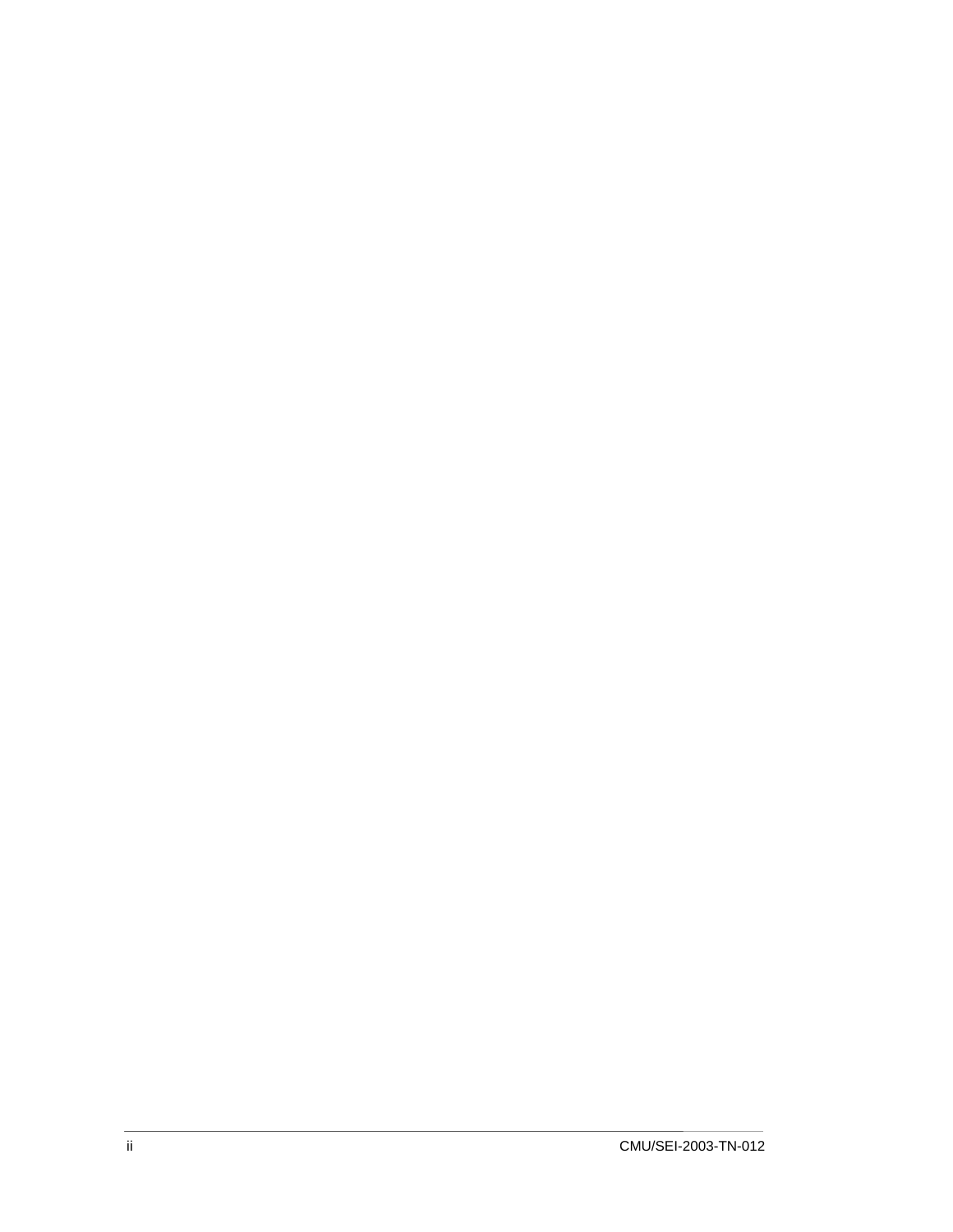## **List of Tables**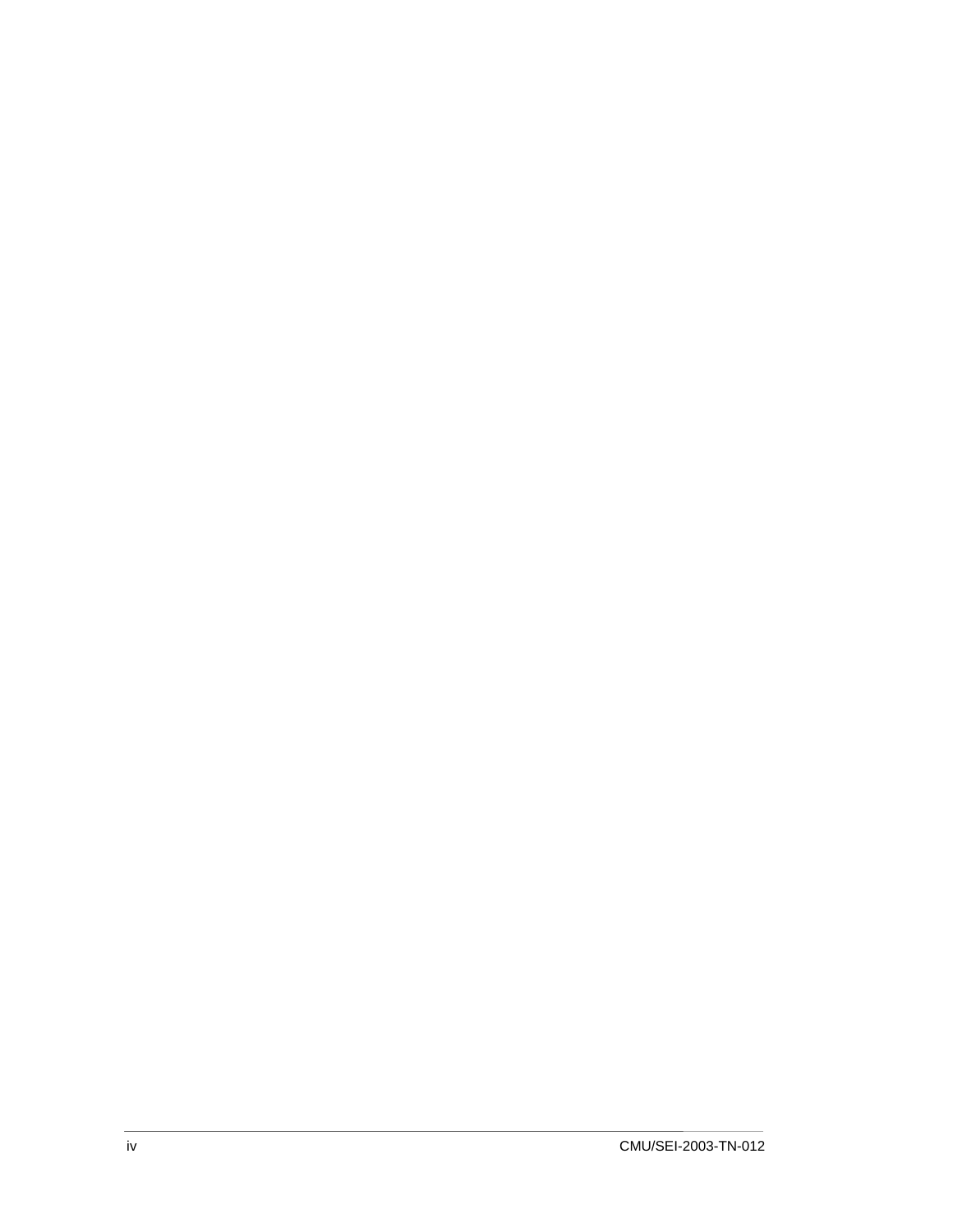# **About the Technical Note Series on Business and Acquisition Guidelines**

The Product Line Systems Program at the Software Engineering Institute  $(SEI^{SM})$  is publishing a series of technical notes designed to condense knowledge about architecture tradeoff analysis practices into a concise and usable form for the Department of Defense (DoD) acquisition manager and practitioner. This series is a companion to the SEI series on product line acquisition and business practices.

Each technical note in the series will focus on applying architecture tradeoff analysis in the DoD. Our objective is to provide practical guidance to early adopters on ways to integrate sound architecture tradeoff analysis practices into their acquisitions. By investigating best commercial and government practices, the SEI is helping the DoD to overcome challenges and increase its understanding, maturation, and transition of this technology.

Together, these two series of technical notes will lay down a conceptual foundation for DoD architecture tradeoff analysis and product line business and acquisition practices. Further information is available on the SEI's Product Line Systems Program Web page at <http://www.sei.cmu.edu/activities/plp/plp\_init.html>.

 $\overline{a}$ 

SM Software Engineering Institute is a service mark of Carnegie Mellon University.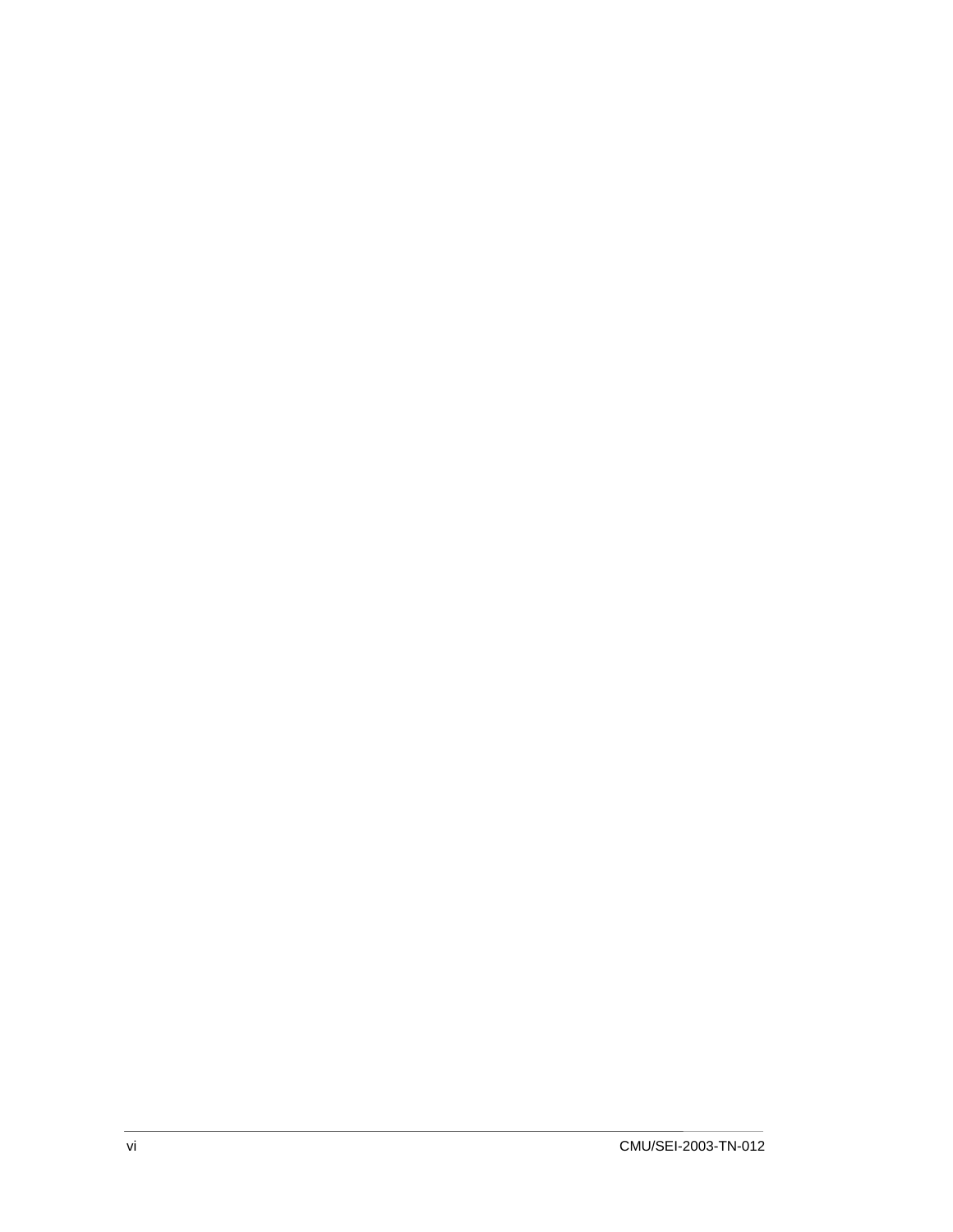## **Abstract**

The quality of a software-intensive system depends heavily on the system's software architecture. When used appropriately, software architecture evaluations can have a favorable effect on a delivered or modified government system. This technical note describes the application of the Architecture Tradeoff Analysis Method<sup>SM</sup> ( $ATAM<sup>SM</sup>$ ) to an Army avionics system acquisition. A government–contractor team is developing the Common Avionics Architecture System (CAAS) for a family of U.S. Army Special Operations helicopters. This technical note presents the contextual background about the software architecture, the organization, and the system being evaluated. It also provides a general overview of the ATAM process, describes the application of the ATAM to the CAAS, and presents important results and benefits.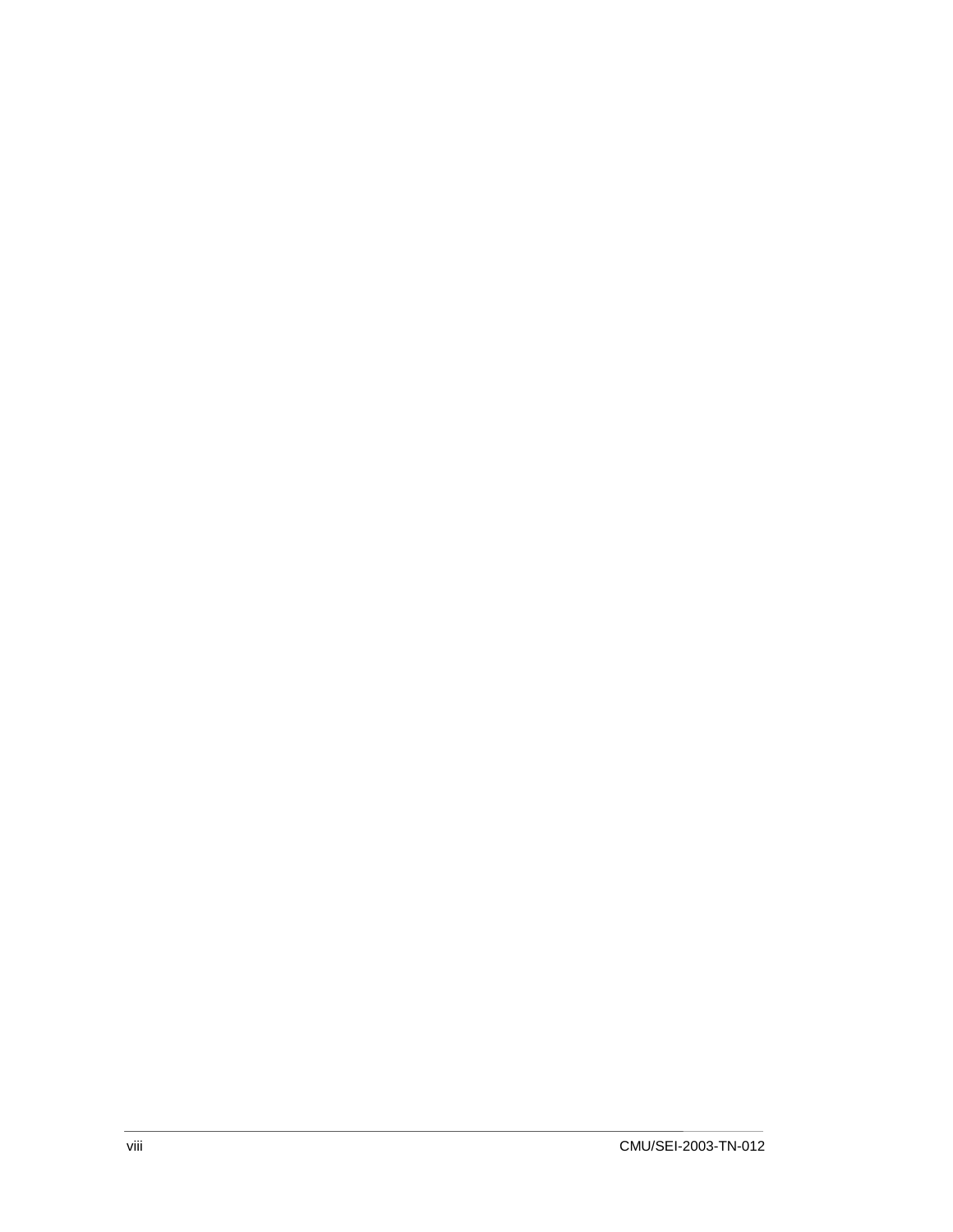### **1 Introduction**

Because software architecture is a major determinant of software quality, it follows that software architecture is critical to the quality of any software-intensive system. For a Department of Defense (DoD) acquisition organization, the ability to evaluate software architectures before they are realized in finished systems can substantially reduce the risk that the delivered systems will not meet their quality goals.

Over the past several years, the Software Engineering Institute  $(SEI<sub>SM</sub>)$  has developed the Architecture Tradeoff Analysis Method<sup>SM</sup> (ATAM<sup>SM</sup>) and validated its usefulness in practice [Clements 02b, Kazman 00]. This method not only permits evaluation of specific architectural quality attributes (e.g., modifiability, performance, security, and reliability) but also engineering tradeoffs to be made among possibly conflicting quality goals.

This technical note describes an ATAM evaluation of the software architecture for an avionics system developed for the Technology Applications Program Office (TAPO) of the U.S. Army Special Operations Command Office. The system, called the Common Avionics Architecture System (CAAS), is being developed by Rockwell Collins in Cedar Rapids, Iowa.

Following this introduction, Section 2 provides background on software architecture, a description of TAPO and its motivations for commissioning the evaluation, and an overview of the CAAS. Section 3 contains an overview of the ATAM including its purpose and primary steps. Section 4 describes how the ATAM was applied specifically to the CAAS, and Section 5 presents some results of the ATAM evaluation.

 $\overline{a}$ 

SM SEI, Architecture Tradeoff Analysis Method, and ATAM are service marks of Carnegie Mellon University.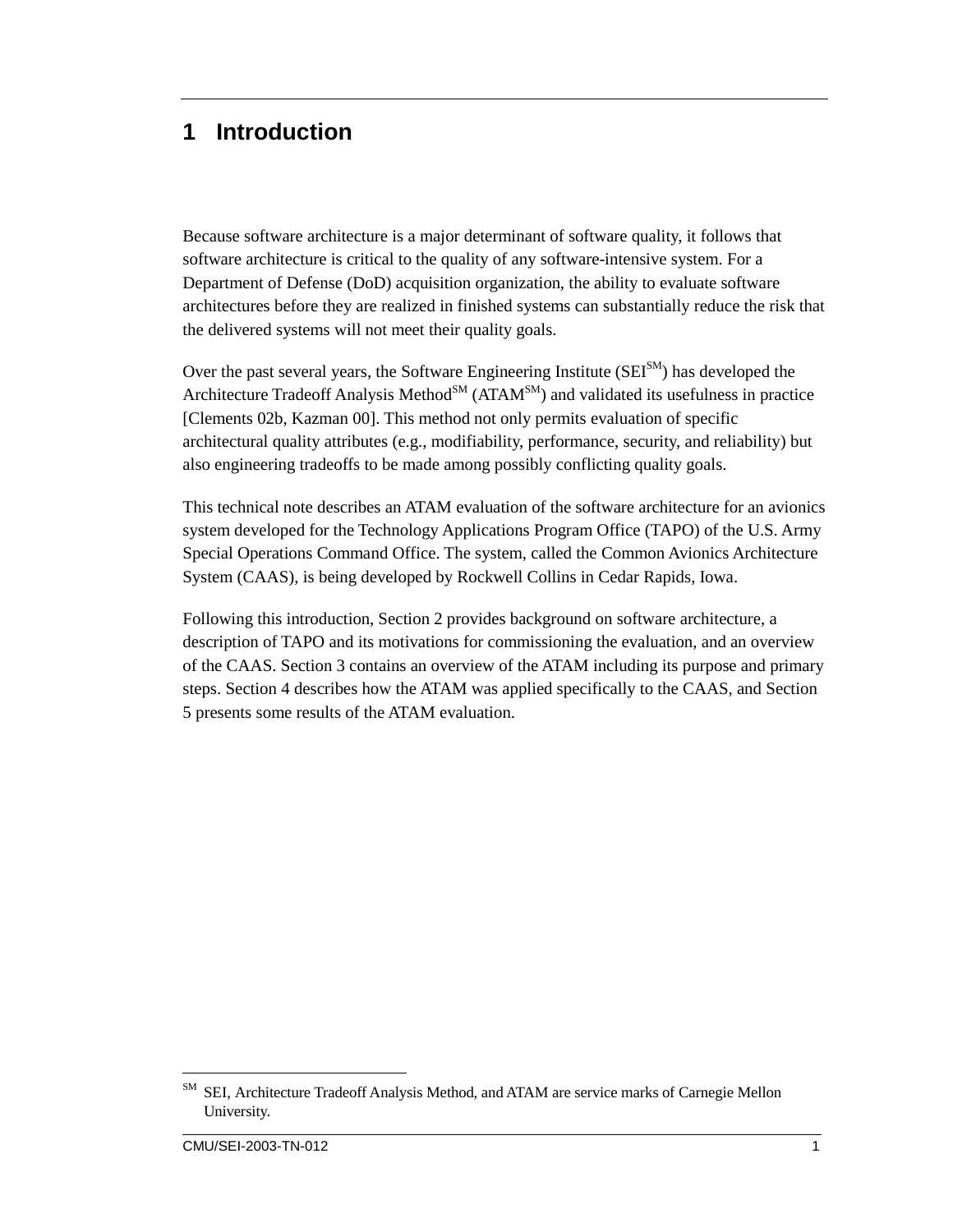### **2 Context for the Architecture Evaluation**

#### **2.1 Software Architecture**

The software architecture of a program or computing system is the structure or structures of the system, which comprise software elements, the externally visible properties of those elements, and the relationships among them [Bass 03].

The software architecture for a system represents the earliest software design decisions. As such, they are the most critical things to get right and the most difficult things to change downstream in the development life cycle. Even more important, the software architecture is the key to software quality; it permits or precludes the system's ability to meet functional and quality attribute goals and requirements such as reliability, modifiability, security, real-time performance, and interoperability. The right software architecture can pave the way for successful system development, while the wrong architecture results in a system that fails to meet critical requirements and incurs high maintenance costs.

Modern treatment of software architecture takes advantage of the fact that there are many relevant views of a software architecture. A *view* is a representation of some of the system's elements and the relationships associated with them. Views help us to separate concerns and achieve intellectual control over an abstract concept. Different views also speak to different stakeholders—those who have a vested interest in the architecture. Which ones are relevant depends on the stakeholders and the system properties that interest them. If we consider the analogy of a building's architecture, various stakeholders (such as the construction engineer, plumber, and electrician) all have an interest in how the building is to be constructed. Although they are each interested in different elements and relationships, each of their views is valid—each one represents a structure that maps to one of the building's construction goals. A suite of views is necessary to engineer the architecture of the building fully and to represent that architecture to stakeholders.

Similarly, a software architecture has a variety of stakeholders, including possibly the development organization, end user, system maintainer, operator, and acquisition organization. Each stakeholder has a vested interest in different system properties and goals that are represented by different structural views of the system. These different properties and goals, and their corresponding architectural views are important to engineer, understand, and analyze. They all provide the basis for reasoning about the appropriateness and quality of the architecture.

Some experts prescribe using a fixed set of views. Rational's Unified Process (RUP), for example, relies on Kruchten's "4+1 view" approach to software architecture. A current and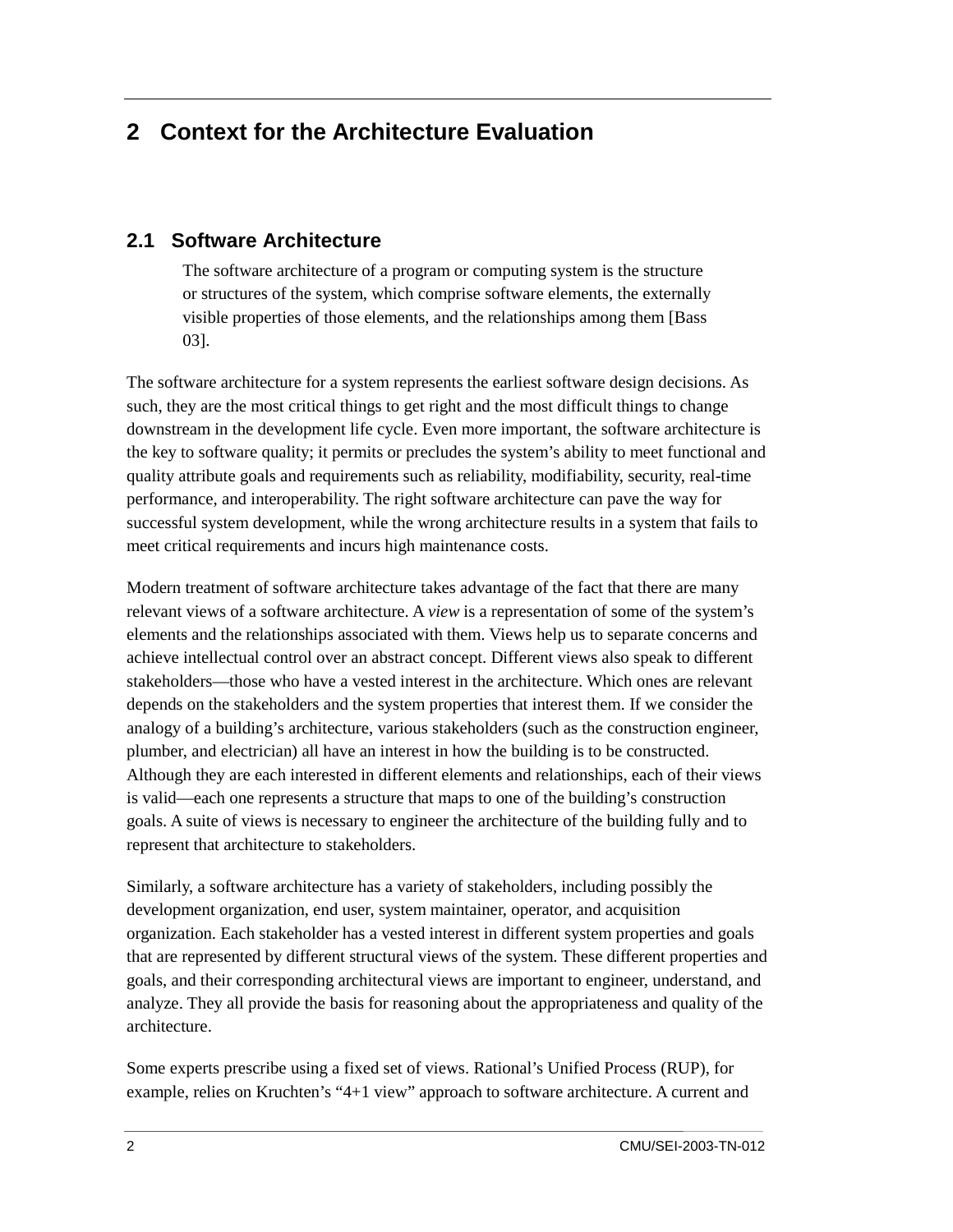more healthy trend, however, is to recognize that architects should choose a set of views based on the needed engineering leverage that each view provides and the stakeholder interests that each one serves. This trend is exemplified by the recent American National Standards Institute/Institute of Electrical and Electronics Engineers (ANSI/IEEE) recommended practice for architectural documentation on software-intensive systems [IEEE 00] and the "views and beyond" approach to architecture documentation from the SEI [Clements 03].

Some common architectural views include [Clements 03]

- the module decomposition view, which comprises a set of implementation units related by the "is part of" relation, showing how the system's functionality is assigned to software. A system's software modifiability flows from carefully assigning responsibilities to modules.
- the layered view, which shows how a system's modules are related using the "allowed to" use" relation. Layers group elements into sets that provide key abstractions and impose a usage restriction so that upper layers can use only layers below them, imparting modifiability and portability to the architecture.
- the communicating-processes view, which comprises a set of processes or threads, and shows how they interact with each other at runtime. This view provides engineering leverage on performance, schedulability, and absence of deadlock, among other qualities.
- the deployment view, which shows how software elements are allocated to hardware such as processors, storage devices, and external devices or sensors, along with the communication paths that connect them. The deployment view provides insight into realtime performance and reliability, among other qualities.

Other software architectural views are described in *Documenting Software Architectures: Views and Beyond* [Clements 03] and *Software Architecture in Practice*, 2<sup>nd</sup> edition [Bass 03].

### **2.2 The TAPO Organization**

TAPO's mission is to use streamlined acquisition procedures to rapidly procure and integrate non-developmental item (NDI) equipment and systems for Special Operations Aviation (SOA), manage SOA's modifications and configuration control, provide logistics sustainment of SOA-specific equipment and systems, and, where applicable, transition SOA-specific equipment and systems to conventional Army aircraft. TAPO's role is that of an NDI systems integrator.

TAPO hopes to reduce integration costs, logistical support, training resources, and technical risk, and shorten the schedule by exploiting the commonality among the three classes of aircraft that it supports: A/MH-6, MH-47, and MH-60. Best commercial practice has demonstrated significant advantages through a product line approach to software. A software product line is a set of software-intensive systems sharing a common, managed set of features that satisfy the specific needs of a particular market segment or mission and that are developed from a common set of core assets in a prescribed way [Clements 02a]. A software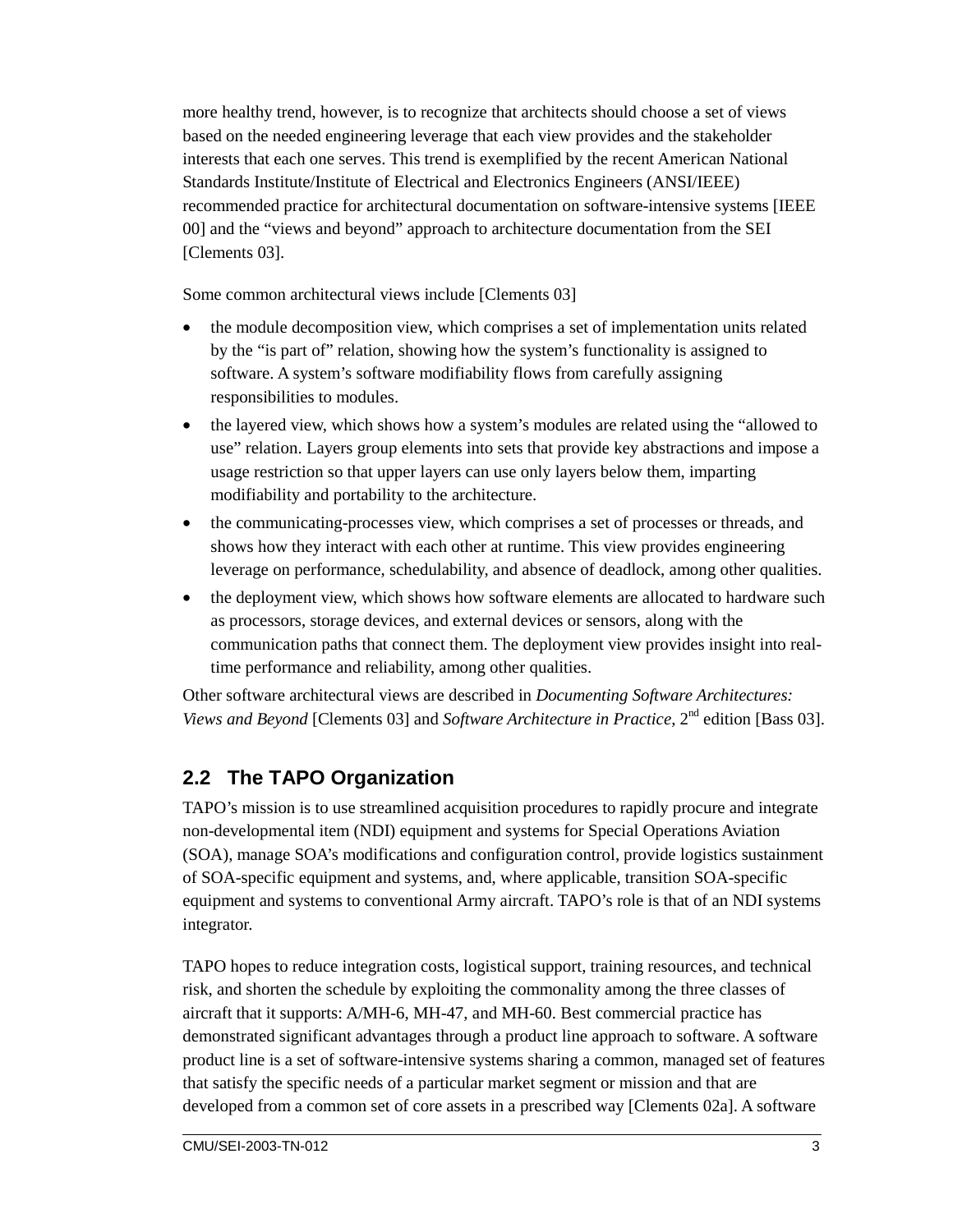product line is most effectively built from a common architecture that is used to structure a common set of components and other assets from which the set of related products is built. TAPO's goal is to develop a single cockpit architecture for all MH-47s, MH-60s, andA/MH-6s that will form the basis for a software product line approach for all the systems that TAPO supports.

The CAAS was already well into development when the SEI was commissioned to perform the architecture evaluation. While an argument could be made that an evaluation earlier in the life cycle would have been a better risk-mitigation approach, this evaluation served three important purposes:

- 1. It gave the government a concise idea of where its architecture was at risk and identified immediate remedial actions.
- 2. It gave the government confidence in many areas where the architecture was shown to be sound and well engineered.
- 3. It produced a cohesive community of stakeholders in the architecture. These stakeholders articulated several possible new evolutionary directions for the system that the program office may not have considered previously.

### **2.3 The CAAS**

Over the next several years, U.S. Army Special Operations helicopters will be upgraded with modern avionics to improve their capabilities, while making them easier to maintain, allowing third-party upgrades, and providing a common "look and feel" across all platforms. The CAAS will be deployed in all the upgraded helicopters, replacing two different closed and proprietary avionics systems previously in use across the Special Operations fleet. The CAAS provides capabilities to "aviate, navigate, and communicate"—in the parlance of the domain—and helps manage the cockpit workload and enhance situational awareness.

If the engine is an aircraft's heart, then the avionics system is its brain. The avionics system is responsible for getting critical information to the aircrew in a timely manner, managing aircraft systems, and helping the crew do its job. As described in *National Defense* magazine:

The aircraft of the Army's 160th Special Operations Aviation Regiment (SOAR) are uniquely equipped to fly long missions in hostile airspace at night and in adverse weather. In one typical mission early in Operation Enduring Freedom last year, an MH-47E carried a Special Forces A-team from a forward support base in Uzbekistan to a rendezvous with anti-Taliban forces in Afghanistan. The Chinook crew used multi-mode radar to find a way through mountains in zero visibility, refueled at low altitude from an Air Force MC-130P tanker and exercised aircraft survivability equipment to counter an apparent air defense threat. The MH-47E then penetrated a dust storm before climbing over mountains into solid cloud. From 16,500 feet, the Chinook crew again used terrain following radar to let down into the target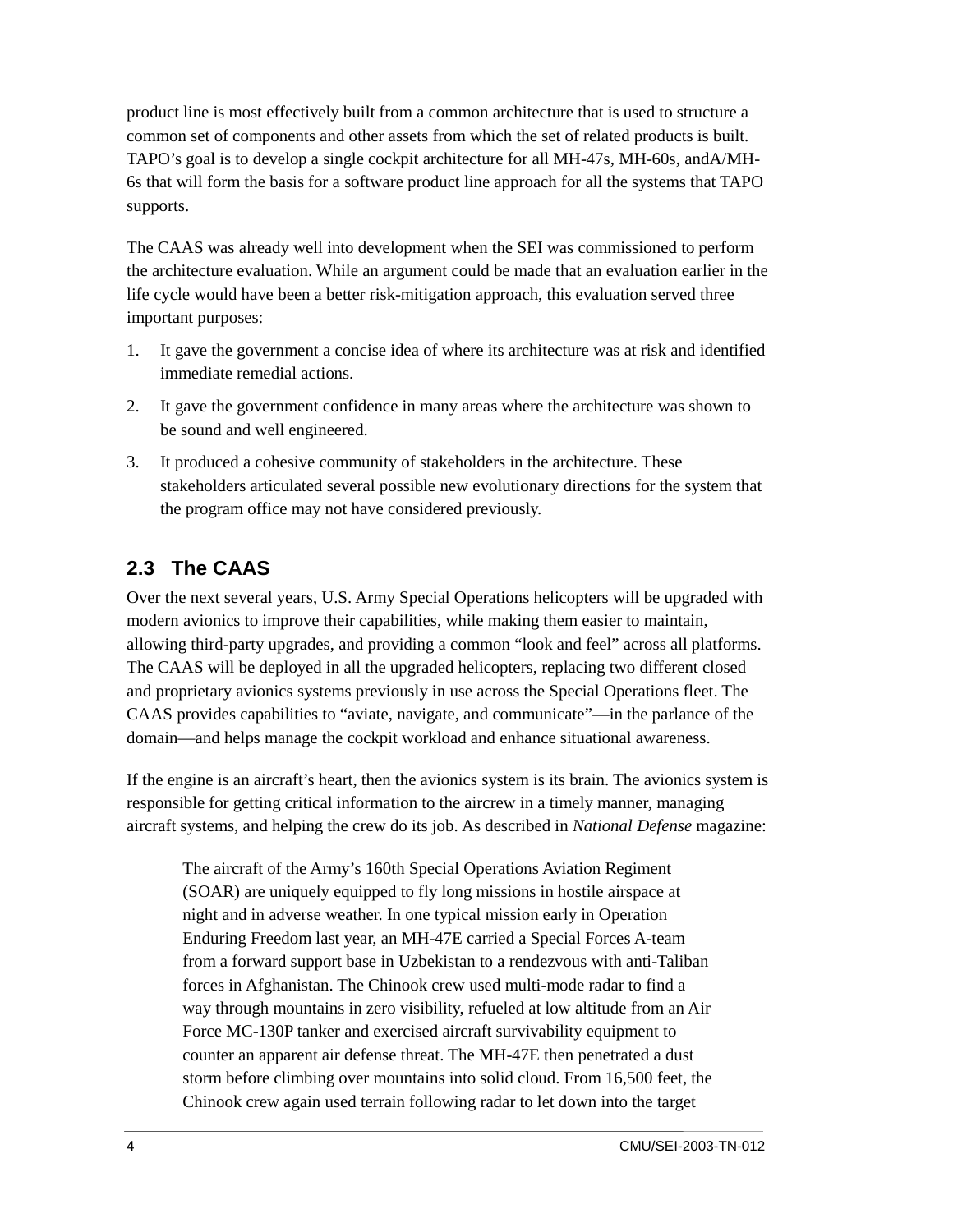area and deliver the special operators. On the return, they descended from altitudes near 20,000 feet in zero visibility, refueled once more from an MC-130, and again used radar to negotiate the mountains. Overall, the mission lasted 8.3 hours, including 6.3 hours in adverse weather over hostile territory [Colucci 03].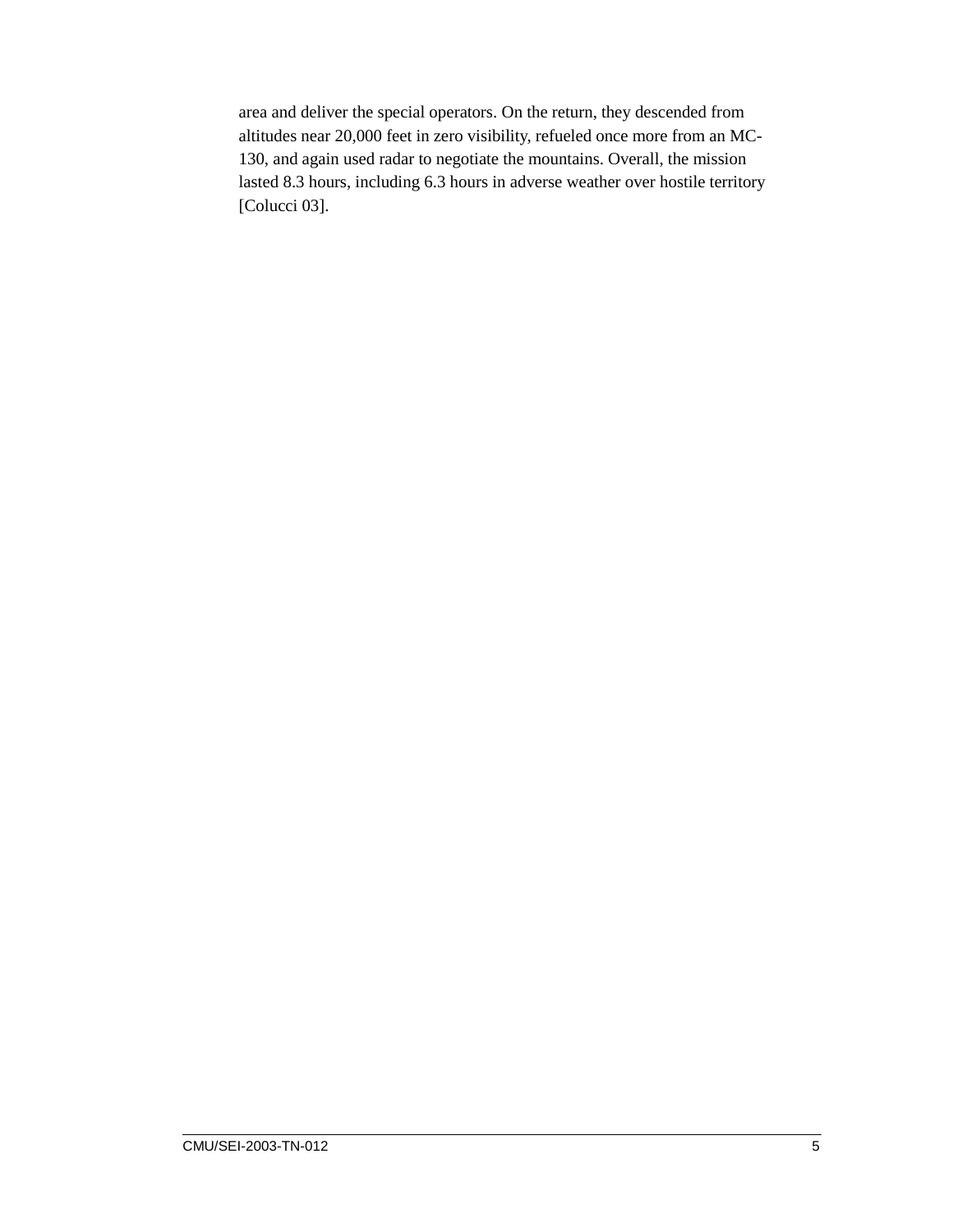### **3 The ATAM**

The ATAM relies on the principle that an architecture is suitable (or not suitable) only in the context of specific quality attributes that it must impart to the system. The ATAM uses stakeholders' perspectives to produce a collection of scenarios that define the qualities of interest for the particular system under consideration. Scenarios give specific instances of usage, performance and growth requirements, various types of failures, and various possible threats and modifications. Once the important quality attributes are identified in detail, the architectural decisions relevant to each one can be illuminated and analyzed with respect to their appropriateness.

The steps of the ATAM leading up to analysis are carried out in two phases.<sup>1</sup> In Phase 1, the evaluation team interacts with the system's primary decision makers: the architect(s), manager(s), and perhaps a marketing or customer representative. During Phase 2, a larger group of stakeholders is assembled, including developers, testers, maintainers, administrators, and users. The two-phase approach ensures that the analysis is based on a broad and appropriate range of perspectives.

The steps of the ATAM are as follows.

#### **Phase 1:**

- 1. **Present the ATAM.** The evaluators explain the method so that those who will be involved in the evaluation understand it.
- 2. **Present the business drivers.** Appropriate system representative(s) present an overview of the system, its requirements, business goals, and context, and the architectural quality attribute drivers.
- 3. **Present the architecture.** The system or software architect (or another lead technical person) presents the architecture.
- 4. **Catalog the architectural approaches.** The system or software architect presents general architectural approaches to achieving specific qualities. The evaluation team captures a list and adds to it any approaches observed during Step 3 or learned during the pre-exercise review of the architecture documentation; for example, "A cyclic executive is used to ensure real-time performance." Known architectural approaches have known quality attribute properties, and those approaches will help carry out the analysis steps.

 $\overline{a}$ 

<sup>1</sup> These two phases, visible to the stakeholders, are bracketed by a preparation phrase up front and a follow-up phase at the end; both are carried out behind the scenes.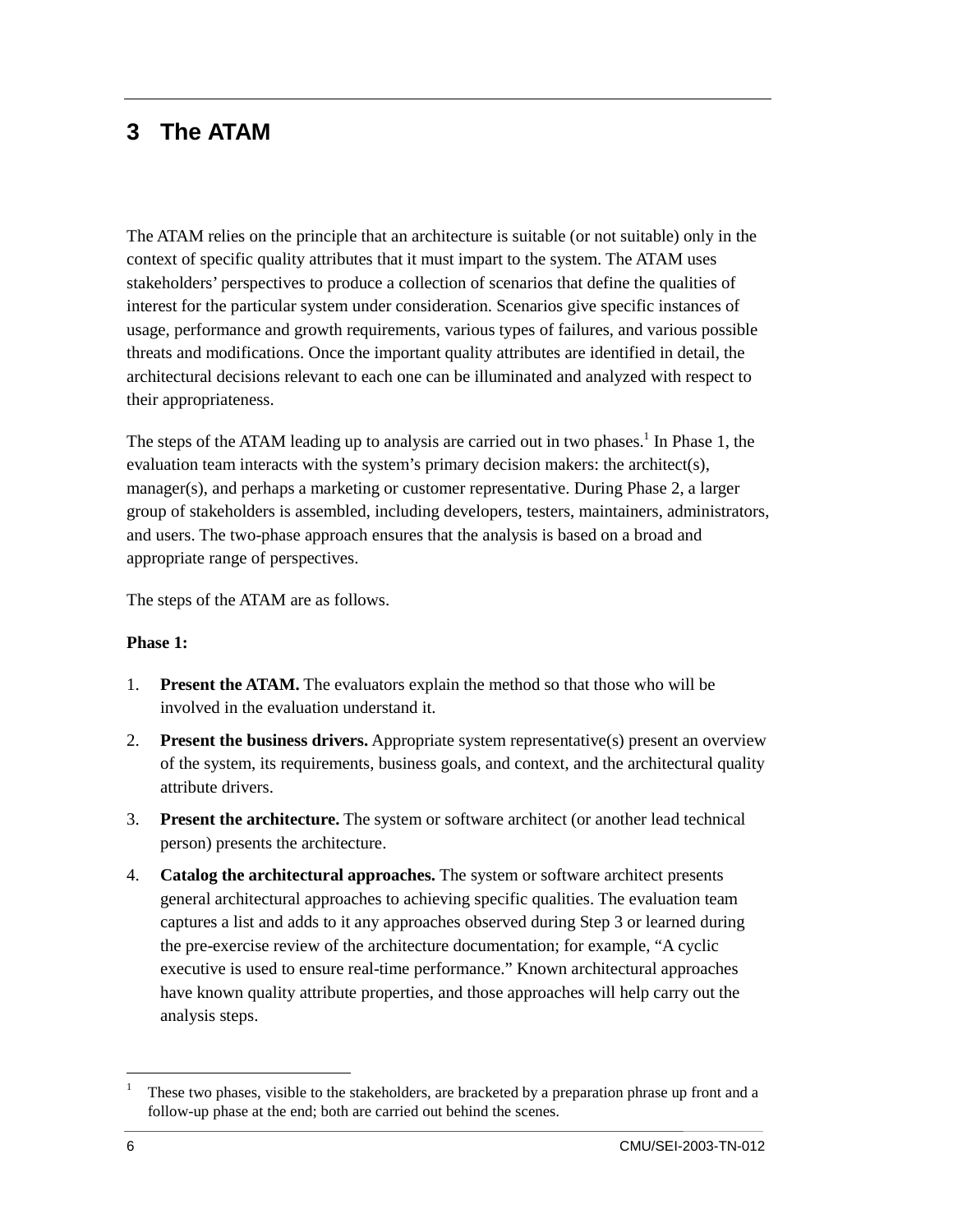- 5. **Generate a quality attribute utility tree.** Participants build a utility tree—a prioritized set of detailed statements about which quality attributes are most important for the architecture to carry out (such as performance, modifiability, reliability, or security) and specific scenarios that express those attributes.
- 6. **Analyze the architectural approaches.** The evaluators and the architect(s) map the utility tree scenarios to the architecture to see how it responds to each important scenario.

Phase 2 begins with an encore of Step 1 and a recap of the results of Steps 2 through 6 for the larger group of stakeholders. Then Phase 2 continues with these steps:

- 7. **Brainstorm and prioritize the scenarios.** The stakeholders brainstorm additional scenarios that express specific quality concerns. Afterwards, the group chooses the most important ones using a facilitated voting process.
- 8. **Analyze the architectural approaches.** As in Step 6, the evaluators and the architect(s) map the high-priority brainstormed scenarios to the architecture.
- 9. **Present the results.** A presentation and final report are produced that capture the results of the process and summarize the key findings.

Scenario analysis produces the following results:

- a collection of sensitivity and tradeoff points. A *sensitivity point* is an architectural decision that affects the achievement of a particular quality. A *tradeoff point* is an architectural decision that affects more than one quality attribute (possibly in opposite ways).
- a collection of risks and non-risks. A *risk* is an architectural decision that is problematic in light of the quality attributes that it affects. A *non-risk* is an architectural decision that is appropriate in the context of the quality attributes that it affects.
- a list of issues or decisions not yet made. Often during an evaluation, issues not directly related to the architecture arise. They may have to do with an organization's processes, personnel, or special circumstances. The ATAM process records them so that they can be addressed by other means. The list of decisions not yet made arises from the stage of the evaluation's life cycle. An architecture represents a collection of decisions. All relevant decisions might have been made at the time of the evaluation, even when designing the architecture. Some of those decisions are known to the development team as having not been made and are on a list for further consideration. Others are news to the development team and stakeholders.

Results of the overall exercise also include the summary of the business drivers, the architecture, the utility tree, and the analysis of each chosen scenario. All these results are recorded visibly so all stakeholders can verify that the results have been identified correctly.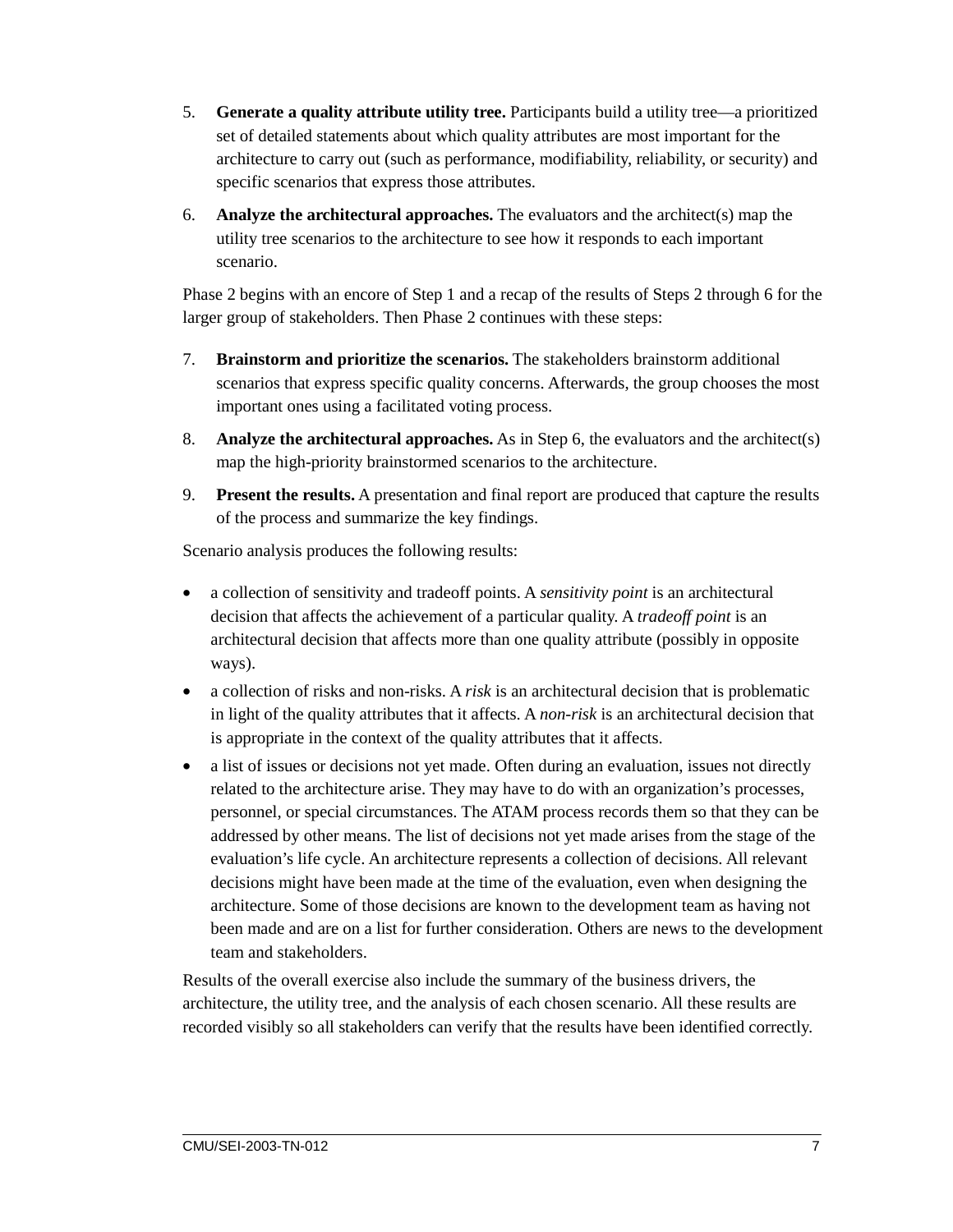The number of scenarios that are analyzed during the evaluation is controlled by the amount of time allowed for the evaluation, but the process ensures (via active prioritization) that the most important ones are addressed.

After the evaluation, the evaluators write a report documenting the evaluation and recording the information discovered. This report will also document the framework for ongoing analysis that was discovered by the evaluators.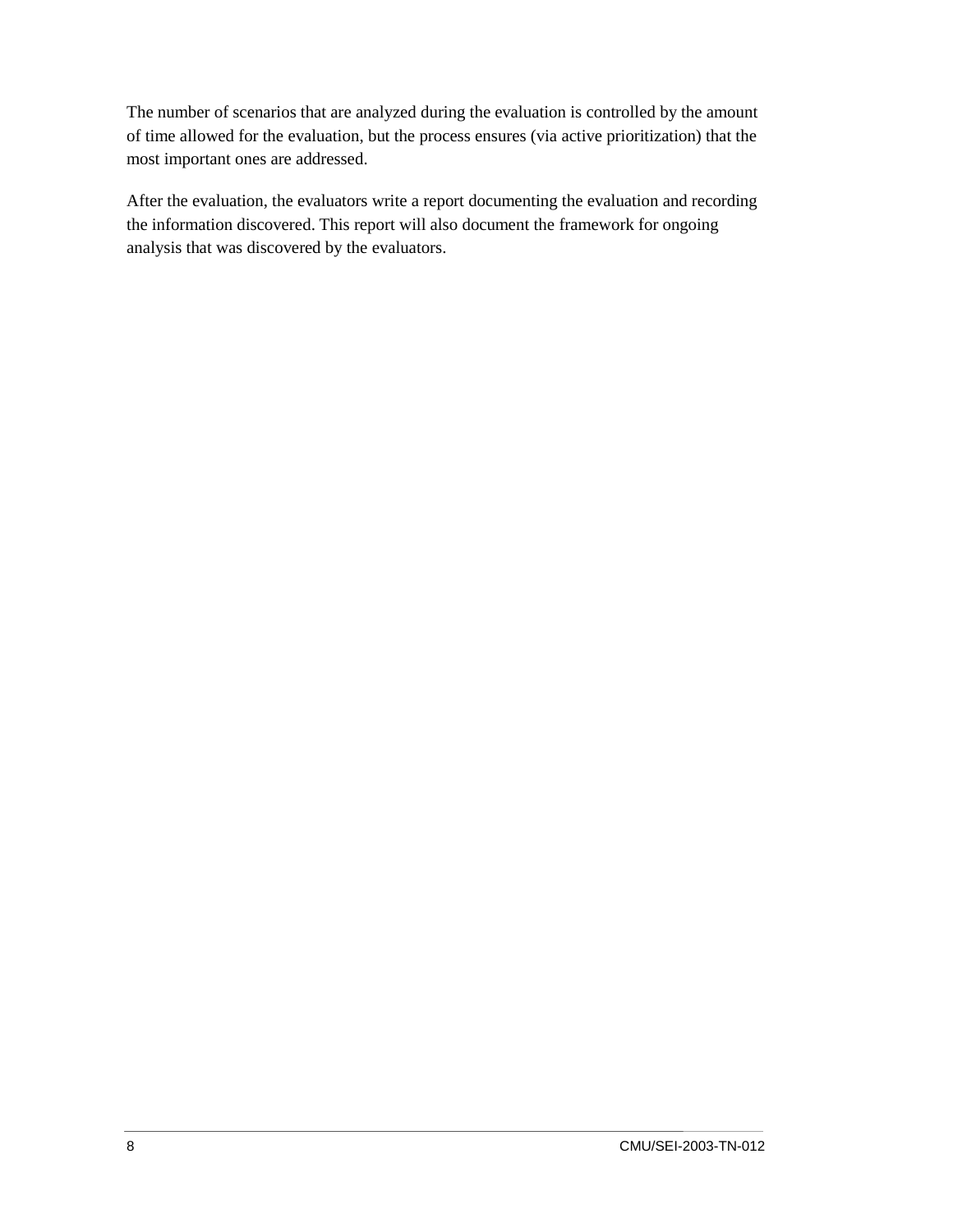### **4 The Evaluation of the CAAS Software Architecture**

#### **4.1 Background**

Phase 1 of the evaluation took place at the Rockwell Collins facility in Cedar Rapids, Iowa on October 16, 2002. Twelve "decision maker" stakeholders were present, a number somewhat above average. They included five members of the contractor organization (architects and program managers), two members of the TAPO program office, and five members of the 160<sup>th</sup> Special Operations Aviation Regiment from Ft. Campbell, Kentucky, representing the user community. During Phase 1, six scenarios were analyzed.

Phase 2 took place at Fort Campbell on December 17 and 18, 2002. Fifteen stakeholders were present, representing various roles with a vested interest in the CAAS software architecture. Once again, the stakeholders came from the program office, the user community, and the contractor. Here, an additional 9 scenarios were analyzed, for a total of 15.

In both cases, the evaluation team consisted of four members of the technical staff from the SEI's Product Line Systems Program.

#### **4.2 Business and Mission Drivers**

Step 2 of the ATAM is a presentation of business drivers. A TAPO representative described the business objectives for the CAAS from the point of view of the government (in particular, the acquiring organization and the user organization), the driving business requirements for the CAAS products, and the architecture goals derived from those requirements.

Overall, the goal of the CAAS is to create a scalable system that meets the needs of multiple helicopter cockpits to address modernization issues. Its approach is to use a single, open, common avionics architecture system for all platforms to reduce the cost of ownership. This approach is based on Rockwell Collins' Cockpit Management System (CMS) in its Flight 2 family of avionics systems, augmented with  $IAS<sup>2</sup>$  functionality.

The four primary business drivers for the CAAS are

- 1. Minimize systems acquisition and sustainment costs.
- 2. Reduce the total ownership cost over the life of the avionics system.
- 3. Modernize the system with minimal impact to Army Special Operations readiness.
- 4. Ensure that new CAASs work well with other programs.

Strategies to achieve these drivers include

 $\overline{a}$ 2 IAS is a legacy avionics system developed by another contractor.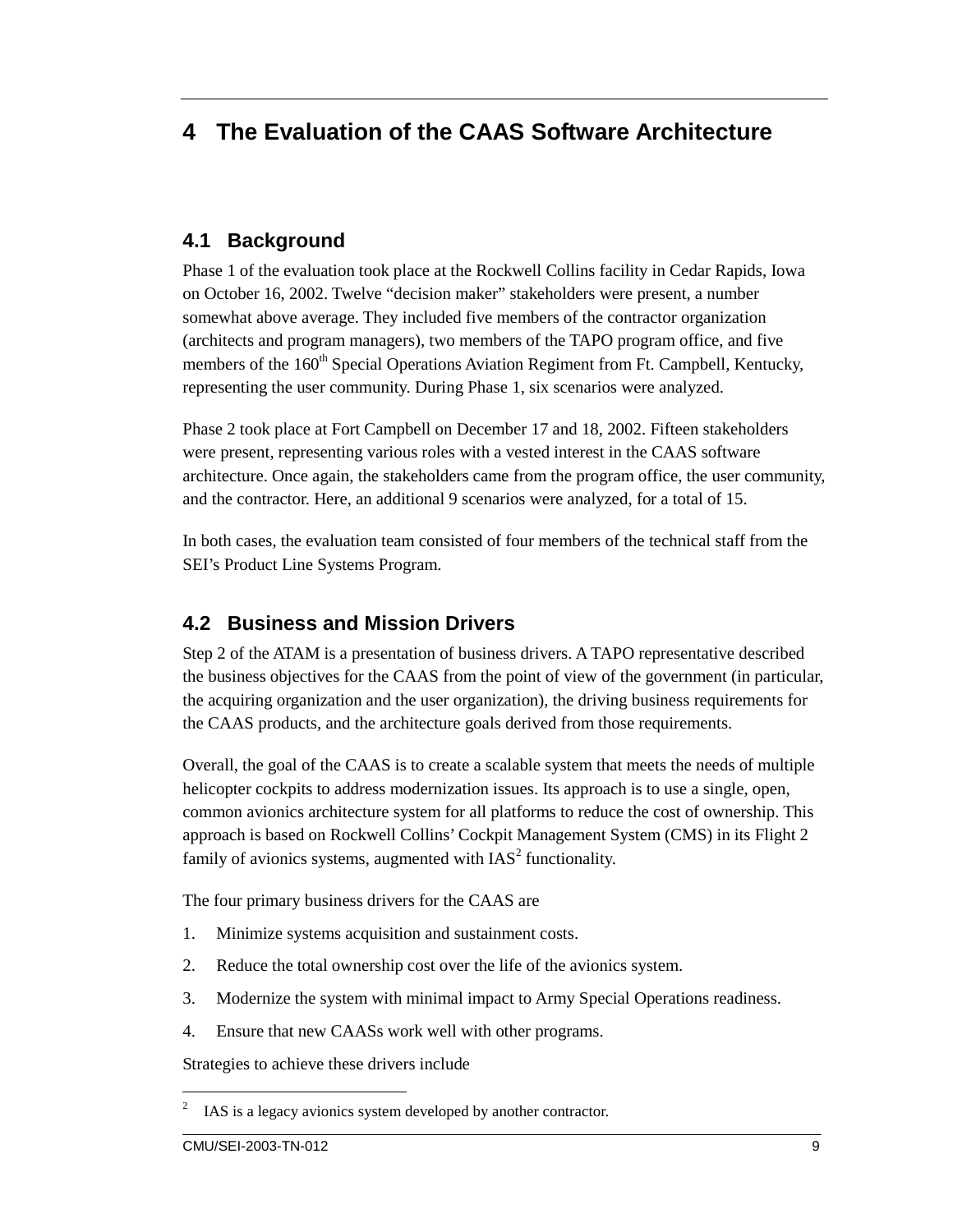- Leverage existing code and documentation where practical.
- Aim for a "plug and play" architecture in which hardware is portable between platforms.
- Move away from single proprietary components and use standards where appropriate.
- Provide cross-platform commonality (hardware, software, and training).
- Reduce the logistics base.
- Use the Service Life Extension Program (SLEP) as a fleet modification/installation center as much as possible.
- Leverage other platform developments (both commercial and DoD).
- Employ a system infrastructure or framework that facilitates system maintenance and enhancements (including third-party participation in them).

Additional business drivers that play a role are the constraints on the system and its architecture, which, in the CAAS, include a large set of applicable standards.

The business drivers are elicited to establish the broad requirements and context for the system, but also to identify the driving quality attribute requirements for the architecture. For the CAAS, the important quality attributes (in order of customer importance) are

- availability
- performance (i.e., provide timely answers)
- modifiability

Modifiability, as is often the case, manifests itself in a number of ways. For the CAAS, modifiability refers to the following capabilities:

- growth
- testability
- openness
- portability of hardware and software across different aircraft platforms
- reconfigurability
- repeatability (That is, every system must look like every other system and provide the same answer on every platform.)
- supportability (i.e., the ability of a third party to maintain the system)
- reuse
- affordability

These quality attributes serve as the first approximation qualities of importance in the generation of the quality attribute utility tree, detailed in Section 4.4.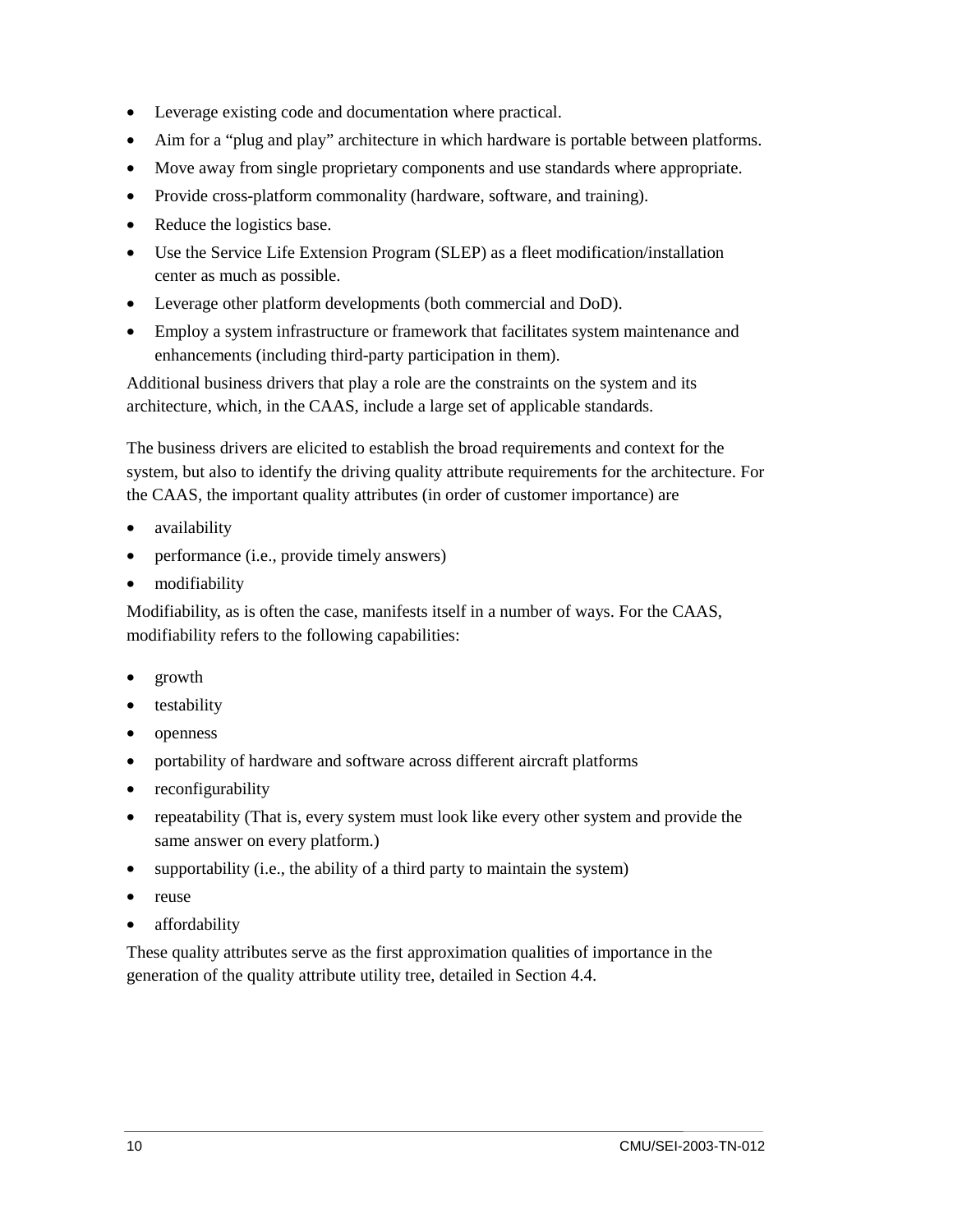### **4.3 Architectural Approaches**

Step 4 of the ATAM captures the list of architectural approaches gleaned from the architecture presentation, as well as from the evaluation team's pre-exercise review of the architecture documentation. Because architectural approaches exhibit known effects on quality attributes (e.g., redundancy increases availability, whereas layering increases portability), explicitly identifying the approaches provides input for the analysis steps that follow.

The overarching strategies used in the CAAS are strongly partitioning applications and structuring the software as a series of layers. POSIX provides the primary partitioning mechanism that establishes inviolable timing and memory walls between applications to prevent conflicts. For example, an important result of this design is that an application that for some reason overruns its processing time limit cannot cause another application to be late. Similarly, an application that overruns its memory allotment cannot impinge on another application's memory area.

Applications hence represent encapsulations. One of the strongest aspects of the CAAS architecture is that its design allows applications to be changed more or less independently of each other. That aspect, along with location transparency (an application's independence from its hardware location), makes adding new applications a straightforward process.

The CAAS software architectural approaches are listed below along with the quality attributes that each one nominally affects. The attributes are shown in parentheses.

- 1. consistent partitioning strategy: definition of a partition, "brick-wall partitioning" (availability, safety, modifiability, testability, maintainability)
- 2. encapsulation: used to isolate partitions. Between partitions, applications can share only their state via the network. The remote service interface (RSI) and remote service provider (RSP) are examples of encapsulation that isolate the network implementation details.

(modifiability, availability)

- 3. interface strategy: Accessing components only via their interfaces is strictly followed. Besides controlling interactions and eliminating the back-door exploitation of changeable implementation details, this strategy reduces the number of inputs and outputs per partition. (modifiability, maintainability)
- 4. layers: used to partition and isolate high-level graphics services (portability, modifiability)
- 5. distributed processing: Predominantly, a client-server approach is used to decouple "parts" of the system. Also, the Broadcast feature is used to broadcast information periodically. (maintainability, modifiability)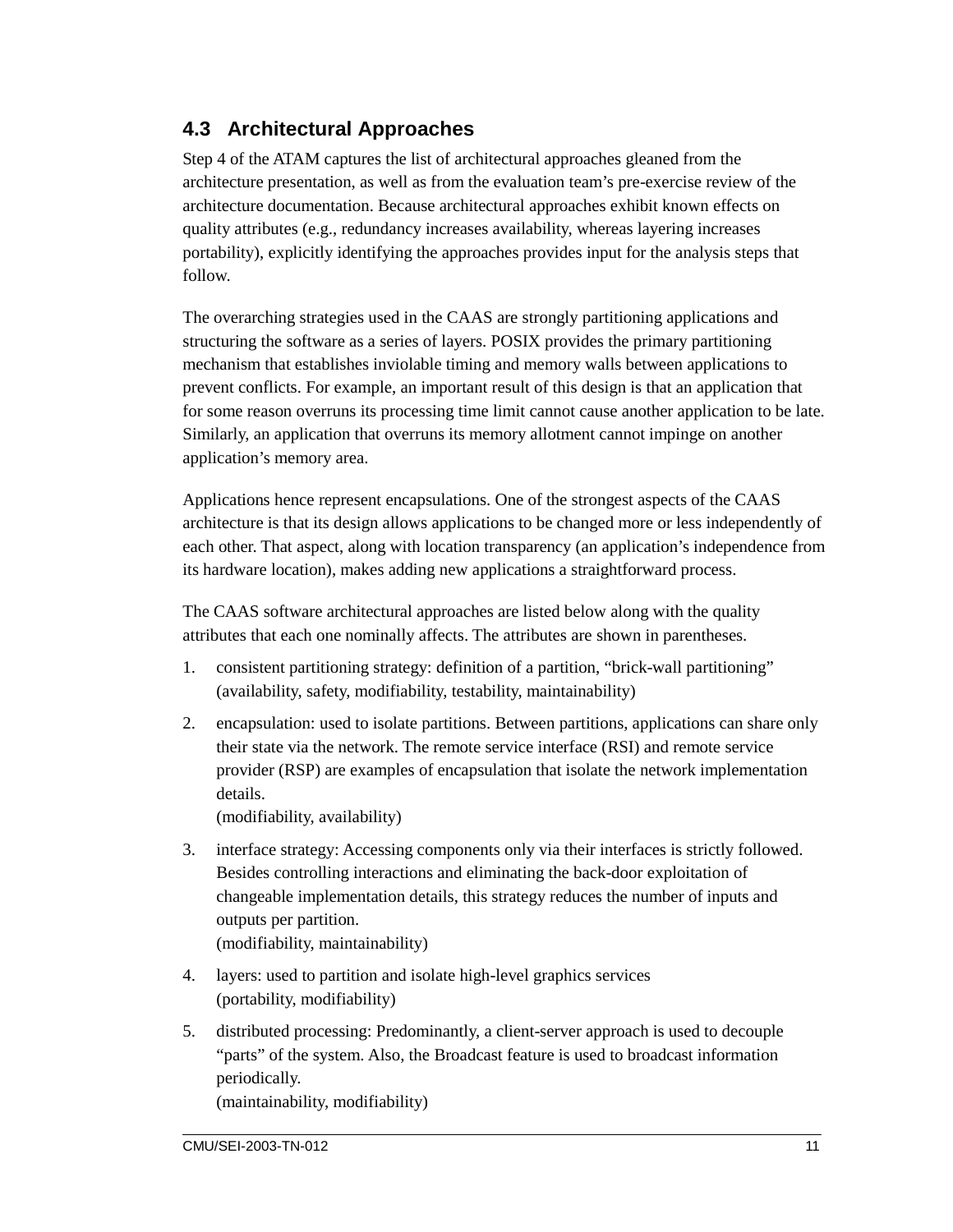- 6. Access to sockets, bandwidth, and data is guaranteed. (performance)
- 7. virtual machine: a flight-ready operating system that's consistent with POSIX and that has a standard POSIX application program interface (API) and Ada 95 support, which both provide Level-A design assurance (modifiability, availability)
- 8. health monitors: for checking the health of control display units (CDUs) and multifunction displays (MFDs) (availability)
- 9. use of commercial standards: including ARINC 661, POSIX, Common Object Request Broker Architecture (CORBA), IEEE P1386/P1386.1, OpenGL, and DO 178B (portability, maintainability, modifiability)
- 10. locational transparency: Applications do not know where other applications reside, and, hence, are unaffected when applications migrate to other hardware for scheduling or load-balancing reasons. The location is bound at configuration time. (portability, modifiability)
- 11. isolation of system services: a by-product of the layering strategy (portability, modifiability)
- 12. redundant software: For flight-critical functions, redundant software is introduced using a master/slave protocol to manage failover. (portability, availability)
- 13. Every application is resident on every box. (portability)
- 14. Some applications are active on multiple boxes. (availability)
- 15. memory and performance analysis: Partitions are cyclic; however, rate monotonic analysis (RMA) is used to assign priorities to threads within partitions. The result is assured schedulability. (performance)
- 16. application templates (the shell): A standard template for applications incorporates application, common software, and common reusable elements (CoRE), and ensures that complicated protocols (such as failover) are handled consistently across all applications. (reuse, modifiability, repeatability, affordability)

### **4.4 Utility Tree**

Step 5 of the ATAM produces a quality attribute utility tree. That tree provides a vehicle for translating the quality attribute goals articulated in the business drivers presentation to "testable" quality attribute scenarios. The tree uses "Utility" as the root node—an expression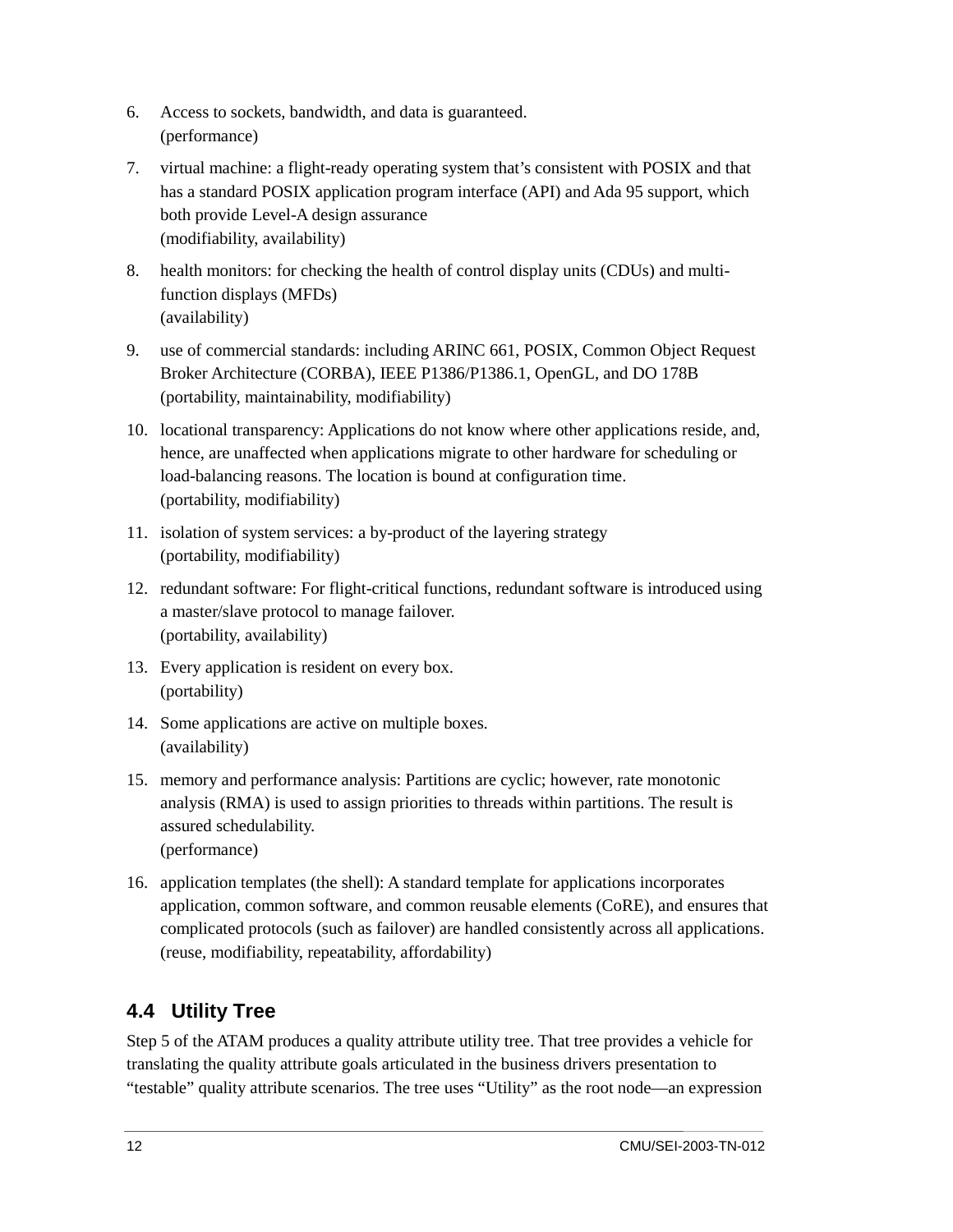of the overall "goodness" of the system. Performance, modifiability, security, and availability are typical of the high-level nodes, placed immediately under "Utility." For the CAAS evaluation, the second-level nodes were identified as availability, performance, modifiability, affordability, and reliability.

Under each quality factor are specific subfactors called "attribute concerns" that arise from considering the quality-attribute-specific stimuli and responses that the architecture must address. For example, for the CAAS, availability was defined by the stakeholders to mean "having a non-crashing operational flight program (OFP)," "graceful degradation in the presence of failures," and "no degradation in the presence of failures for which there are redundant components/paths." Finally, each attribute concern is elaborated by a small number of scenarios that are leaves of the utility tree; thus, the tree has four levels:

#### Utility/quality attributes/attribute concern/scenarios

A scenario represents a use or modification of the architecture, applied not only to determine if the architecture meets a functional requirement, but also (and more significantly) to predict system qualities such as performance, reliability, modifiability, and so forth.

The scenarios at the leaves of the utility tree are prioritized along two dimensions:

- 1. importance to the system
- 2. perceived risk in achieving this goal

These nodes are prioritized relative to each other, using relative rankings of high, medium, and low.

The portion of the utility tree covering the quality attribute of availability from the CAAS evaluation is reproduced in Table 1, without the rankings. The full utility tree contained 29 scenarios covering 5 quality attributes.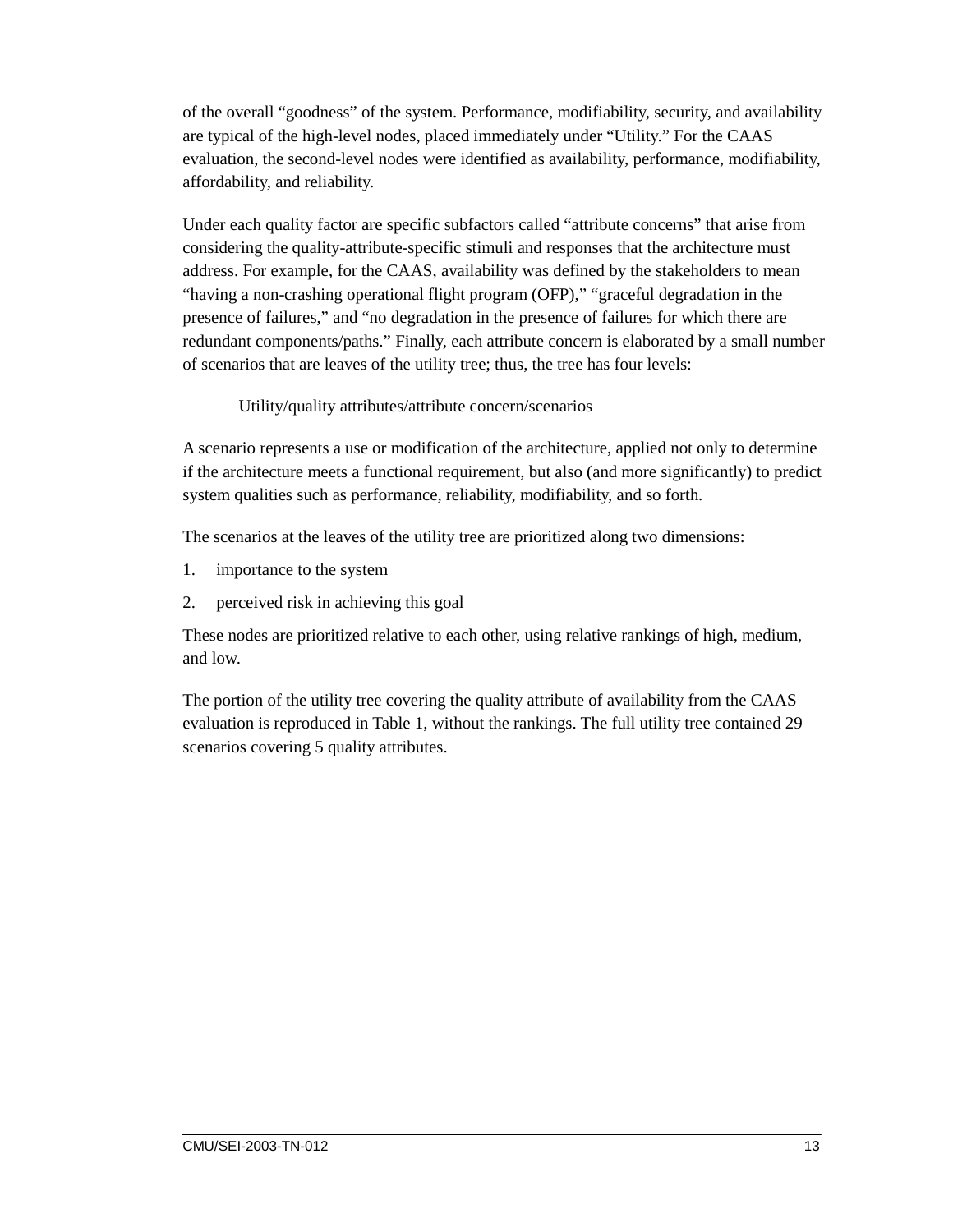| <b>Phase 1: Quality Attribute Utility Tree</b> |                                                                                                                                                                                                                                                                                                        |  |  |  |  |
|------------------------------------------------|--------------------------------------------------------------------------------------------------------------------------------------------------------------------------------------------------------------------------------------------------------------------------------------------------------|--|--|--|--|
| Quality<br><b>Attribute</b>                    | availability                                                                                                                                                                                                                                                                                           |  |  |  |  |
| <b>Attribute</b><br><b>Concerns</b>            | The OFP doesn't crash.                                                                                                                                                                                                                                                                                 |  |  |  |  |
| <b>Scenarios</b>                               | Invalid data is entered by the pilot, and the system does not crash.<br>1.<br>2.<br>Invalid data comes from an actor on any bus, and the system does not<br>crash.<br>When a 1.9-second power interruption occurs, the system will execute<br>3.<br>a warm boot and be fully operational in 2 seconds. |  |  |  |  |
| <b>Attribute</b><br><b>Concerns</b>            | graceful degradation in the presence of failures                                                                                                                                                                                                                                                       |  |  |  |  |
| <b>Scenarios</b>                               | A loss of Doppler occurs, the pilot is notified, and the Doppler timer<br>1.<br>begins a countdown (for multi-mode radar [MMR] validity).<br>A partition fails, the rest of the processor continues working, and the<br>2.<br>system continues to function.                                            |  |  |  |  |
| <b>Attribute</b><br><b>Concerns</b>            | no degradation in the presence of failures for which there are redundant<br>components/paths                                                                                                                                                                                                           |  |  |  |  |
| <b>Scenarios</b>                               | 1. The data concentrator suffers battle damage, and all flight-critical<br>information is still available.<br>2. The mission processor in the outboard MFD fails, and that display and<br>the rest of the system continue to operate normally.                                                         |  |  |  |  |

*Table 1: Utility Tree for the Availability Quality Attribute* 

For the CAAS evaluation, the evaluation team chose six of the highest priority scenarios and analyzed them during Phase 1. The scenarios that were not analyzed were distributed to Phase 2 participants as "seed scenarios" that they could place into the brainstorming pool, if desired.

#### **4.5 Scenario Generation and Prioritization**

In addition to the scenarios at the leaves of the utility tree, a scenario elicitation process in Step 7 allows stakeholders to contribute additional scenarios that reflect their concerns and understanding of how the architecture will accommodate their needs. A particular scenario may, in fact, have implications for many stakeholders. For a modification, one stakeholder may be concerned with the difficulty of a change and its performance impact, while another may be interested in how the change will affect the integrability of the architecture.

After the scenarios were generated, the stakeholders were given the opportunity to merge those that seemed to address closely related concerns. The purpose of scenario consolidation is to prevent votes from being split across two almost-alike scenarios.

After merging, the scenarios were prioritized using a voting process in which participants were given six votes<sup>3</sup> that they could allocate to any scenario or group of scenarios.

A few of the 21 scenarios brainstormed during Step 7 are shown in Table 2.

 $\overline{a}$ 3 The number of votes is 30% of the number of brainstormed scenarios, rounded up to the nearest integer. This is a common facilitated brainstorming and group-consensus technique.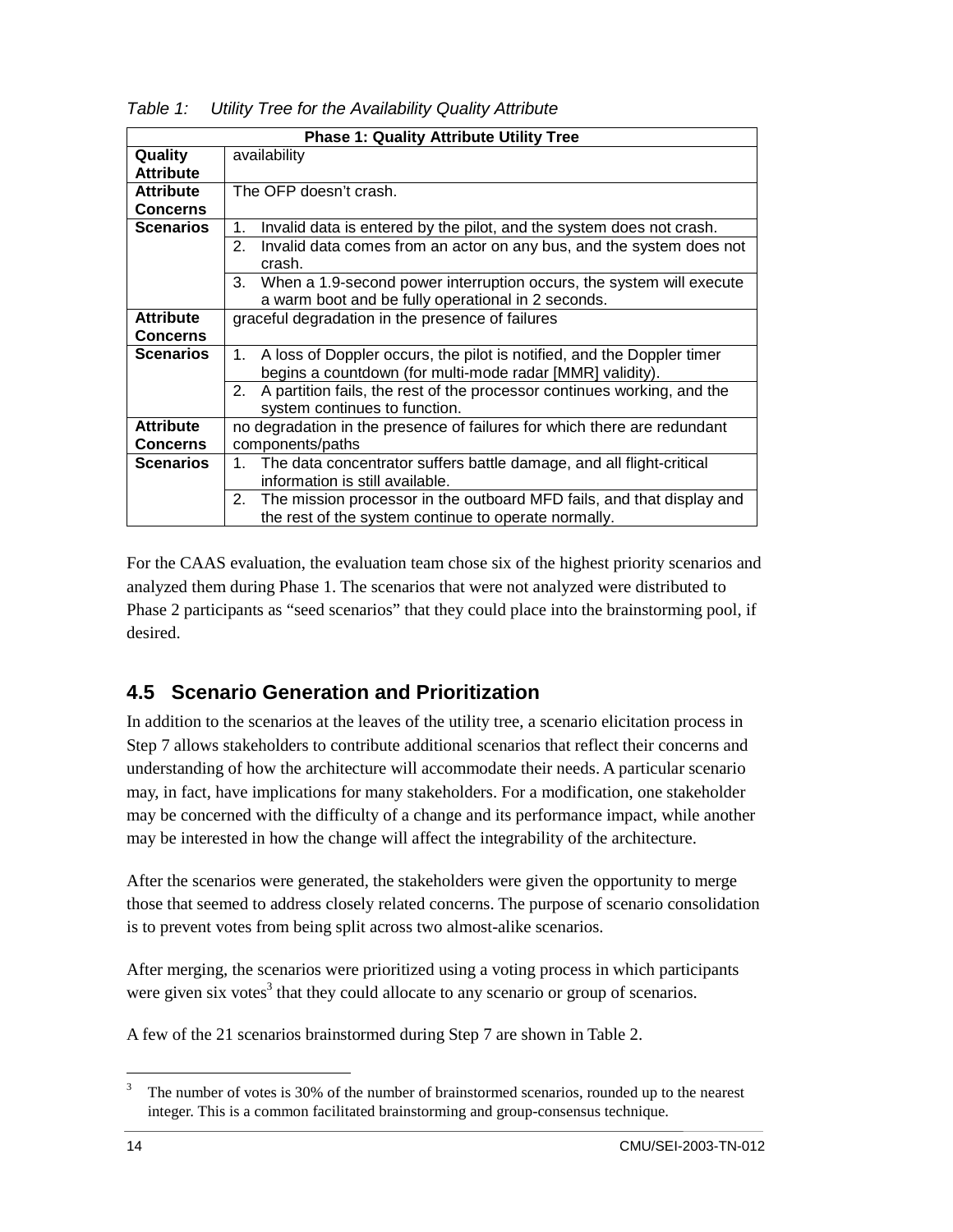| Table 2: | <b>Brainstormed Scenarios from Step 7</b> |  |
|----------|-------------------------------------------|--|
|          |                                           |  |

| <b>Phase 2: Brainstormed Scenarios</b> |                                                                                                                                                                                                                       |                           |  |
|----------------------------------------|-----------------------------------------------------------------------------------------------------------------------------------------------------------------------------------------------------------------------|---------------------------|--|
| <b>Scenario</b><br><b>Number</b>       | <b>Scenario Text</b>                                                                                                                                                                                                  | <b>Number</b><br>of Votes |  |
| $\mathbf{2}$                           | Changes to the CAAS are reflected in the simulation and<br>training system concurrently with the airframe changes,<br>without coding it twice (simulation and training stakeholder).                                  | 5                         |  |
| 3                                      | No single point of failure in the system will affect the system's<br>safety or performance (system architect stakeholder).                                                                                            | 10                        |  |
| 5                                      | Multiple versions of the system must be fielded at the same<br>time. Those versions should be distinguishable and should not<br>have a negative impact on the rest of the system (system<br>implementer stakeholder). | 1                         |  |
| 9                                      | 75% of the CAAS is built from reused components increasing<br>new business opportunities (from Phase 1, program manager<br>stakeholder).                                                                              | 9                         |  |
| 13                                     | Given maximum "knob twiddling" to the level that the system's<br>performance is degraded, the system can prioritize its flight-<br>critical functions, so they are NOT degraded (safety<br>stakeholder).              | 6                         |  |
| 15                                     | Given the need for a second ARC231, the radio can be<br>incorporated into the existing system by reusing existing<br>software at minimal or no cost (requirements stakeholder).                                       | $\overline{2}$            |  |
| 20                                     | An application doesn't crash, but starts producing bad data.<br>The system can detect the errant data and when applications<br>crash (reliability stakeholder).                                                       | 3                         |  |

Step 7 concludes with an examination of how the newly introduced high-priority scenarios compare with the high-priority scenarios identified in the utility tree. A low degree of overlap (in terms of the specific, detailed quality attributes addressed by the scenarios) could indicate that the project's decision makers and stakeholders had different expectations. That would constitute a risk to the project.

### **4.6 Overview of the Analysis Process**

A total of 15 scenarios were analyzed during the course of the CAAS evaluation: 6 from the Phase 1 utility tree and 9 from the Phase 2 scenario generation/prioritization process.

The evaluation team concluded that the CAAS architecture seemed sound with respect to most of the behavioral and quality attribute requirements levied on it. The architecture was found to be well partitioned, and although the size of some of the partitions was a concern with respect to their modifiability, overall, the partitioning scheme provided a robust foundation for evolutionary flexibility. The evaluation found that the architecture was robust with respect to the addition of new functionality and hardware.

The evaluation identified 18 risks related to the software architecture's ability to satisfy its behavioral, quality attribute, and evolutionary goals. In addition, 12 non-risks (areas of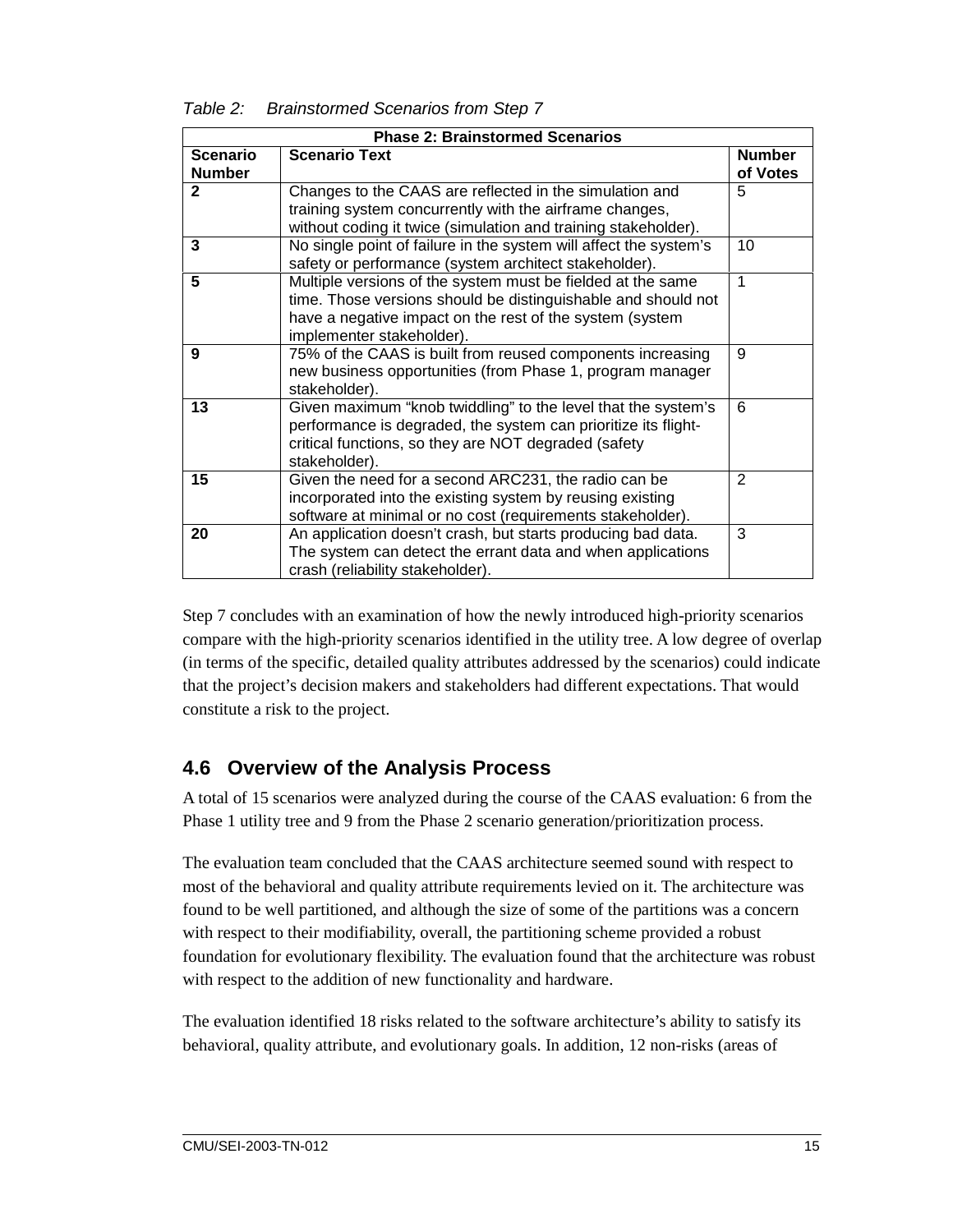design strength) were identified.<sup>4</sup> An example risk was "OFP has no built-in hooks to aid in simulation/training capability," referring to the goal of making the same operational software drive both the simulators and the actual helicopters. An example non-risk was "the number of sockets used by the system is known and guaranteed," allowing reliable performance estimation to be carried out.

Five sensitivity points (e.g., "isolating operating system dependencies enhances portability") and two tradeoff points (e.g., "letting users set I/O parameters [such as turbine gas temperature limits] increases flexibility and usability, while decreasing safety") were cataloged.

In addition to the items described above, the evaluation team collected a series of *issues* areas of programmatic concern not directly related to the technical aspects of the software architecture. For example, one issue involved the stakeholders' expressed need for a new functional capability that was out of the scope of the current requirements and that would be hard to provide. These issues were then brought to the attention of the program office, where they were handled appropriately.

The identified risks suggest a set of four "themes" in the architecture. These themes represent the key architectural issues posing potential problems for future success and possibly threatening the business drivers identified during Step 2. For example, several of the analyzed scenarios dealt with performance, and revealed risks about unknown performance requirements and certain performance goals not being met. These scenarios suggested a risk theme: More attention should be focused on performance. Such concise syntheses allowed the program office to focus on a few key areas that would improve its chances for success in both current development and future evolution.

#### **4.7 Post-ATAM Activities**

Although the details of post-ATAM activities are still being worked out with the program office, there are several possibilities. For example, the evaluation uncovered places where the software architecture documentation could be improved, and the SEI can help TAPO to do that.

 $\overline{a}$ 4 The ATAM process concentrates on identifying risks rather than non-risks, and so oftentimes, more risks are uncovered than non-risks. The relative numbers are not indicative of the architecture's quality.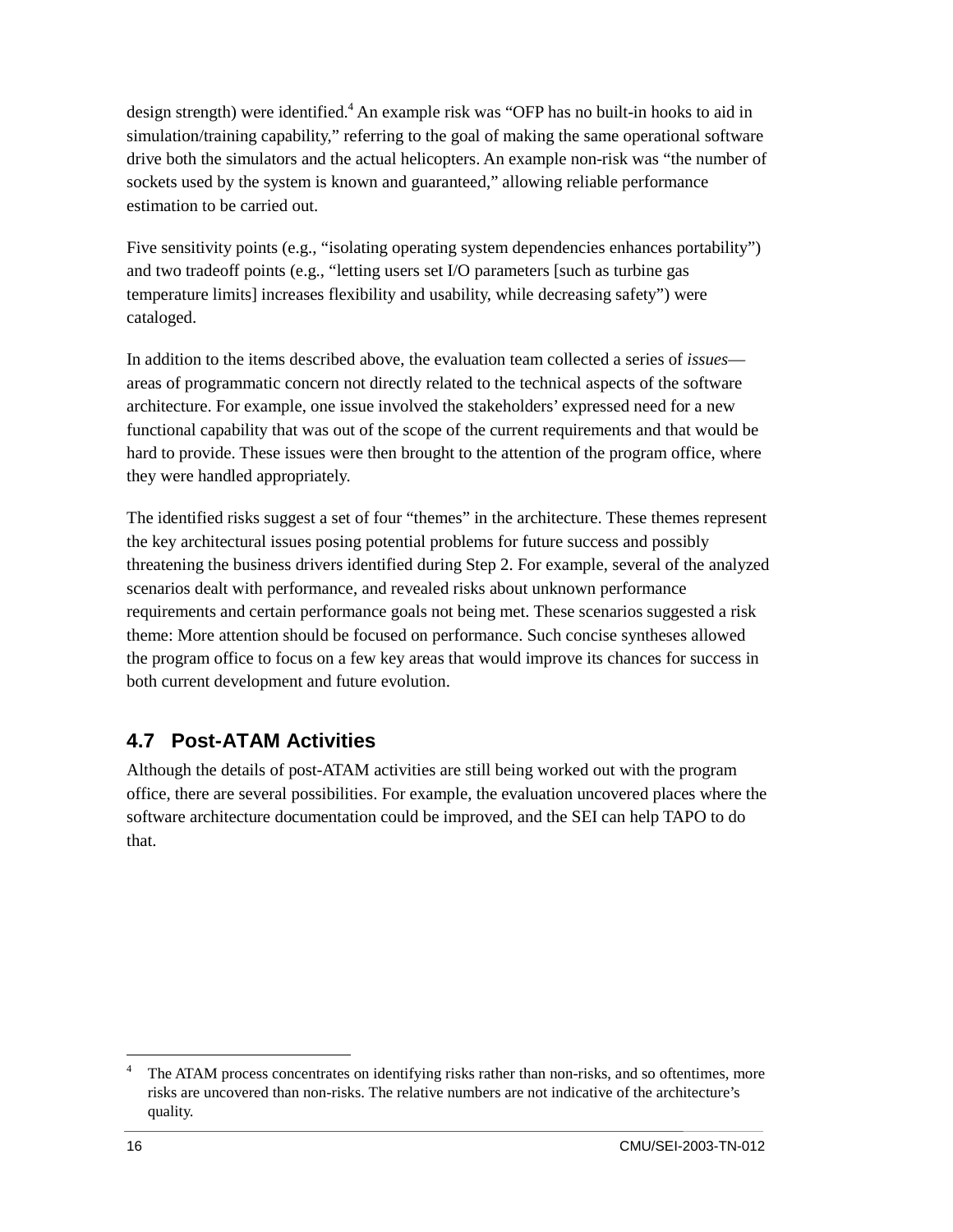## **5 Conclusions**

#### **5.1 Benefits**

Every ATAM exercise is followed by a survey of stakeholders in attendance. The survey asks, "Do you feel you will be able to act on the results of the architecture evaluation? What follow-on actions do you anticipate? How much time do you anticipate spending on them?" Here is what those responding had to say verbatim:

- "Yes, greater review of latency"
- "Yes, I would expect the government to consider program changes to make improvements to the system. There will be detailed review and action plans delivered for risk items."
- "Difficult to ascertain since this review was conducted during code and test phase of program. We will act on those items that affect future business/enhancements in conjunction with our customer."
- "Minimal actions by a user are available."
- "Because we are so far down the road with the CAAS, we don't see any major changes, but we are better aware of risk areas."
- "I expect to spend at least hours in meetings/dialogue about the [risks and issues found]."
- "Immediate impact is limited due to the point we are at in the program. Little will be done now. May have impact as the system is evolved."

The survey asks the participants if they feel the exercise was useful. Here is what they said:

- "Yes, [it] caused a critical look at the CAAS. It validated some architectural decisions and raised questions about others."
- "In general, evaluation process seems worthwhile.
- "As a maintainer/trainer, it helped me to understand the system."
- "Unknown at this point"
- "Yes, very useful"
- "Yes, it brought issues and concerns to our attention."

Several stakeholders lamented that the evaluation was not performed earlier. Since the project was already in the development phase, the evaluation may have had a lesser impact than it would have otherwise:

- "Would have been more useful earlier on in the design/requirements definition phase"
- "[It was useful], but done too late to be of significant impact."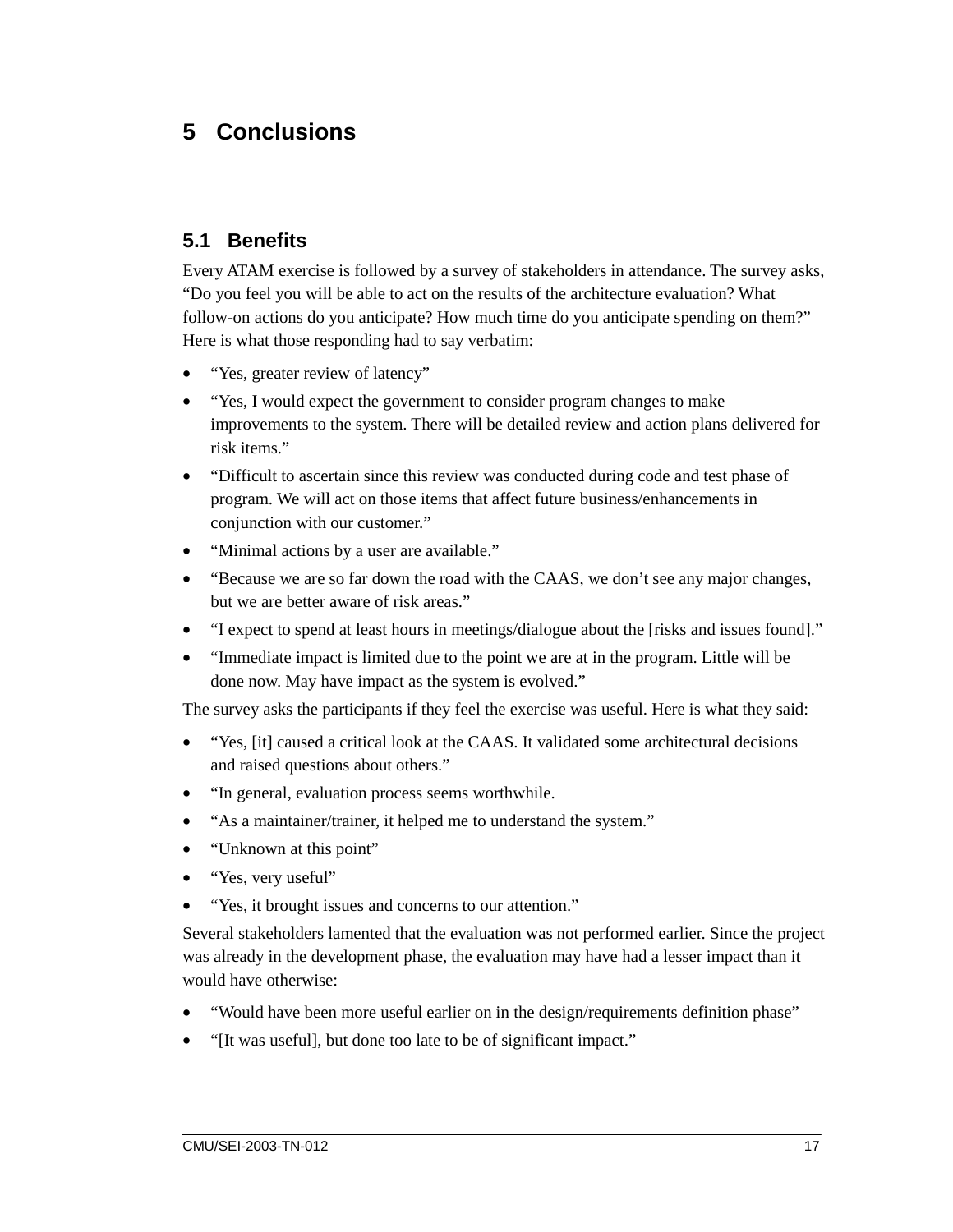- "Do earlier! This type of exercise would have been more useful 12-14 months ago when the design decisions were being made. If ATAM was accomplished then, more issues/risks could have been addressed."
- "The whole process would have been more useful if it had taken place one to two years ago."

### **5.2 Summary**

Overall, this evaluation succeeded in

- raising awareness of the importance of stakeholders in the architecture process
- establishing a community of vested stakeholders and opening channels of communication among them
- identifying a number of risk themes that can be made the subject of intense mitigation efforts that, even though the system is in development, can be effective in heading off disaster
- raising a number of issues with respect to previously unplanned capabilities for which some stakeholders expressed an acute need
- elevating the role of software architecture in system acquisition

It demonstrates the applicability and usefulness of software architecture evaluation in a DoD acquisition context. The evaluation comments underscore the SEI's advice that software architecture evaluations be performed *before* code is developed so that surfaced risks can be mitigated when it is least costly to do so. There never seems to be time in a development schedule to insert an architecture evaluation, but other ATAM evaluations have proven that the time spent saves considerable time and cost later [Clements 02b].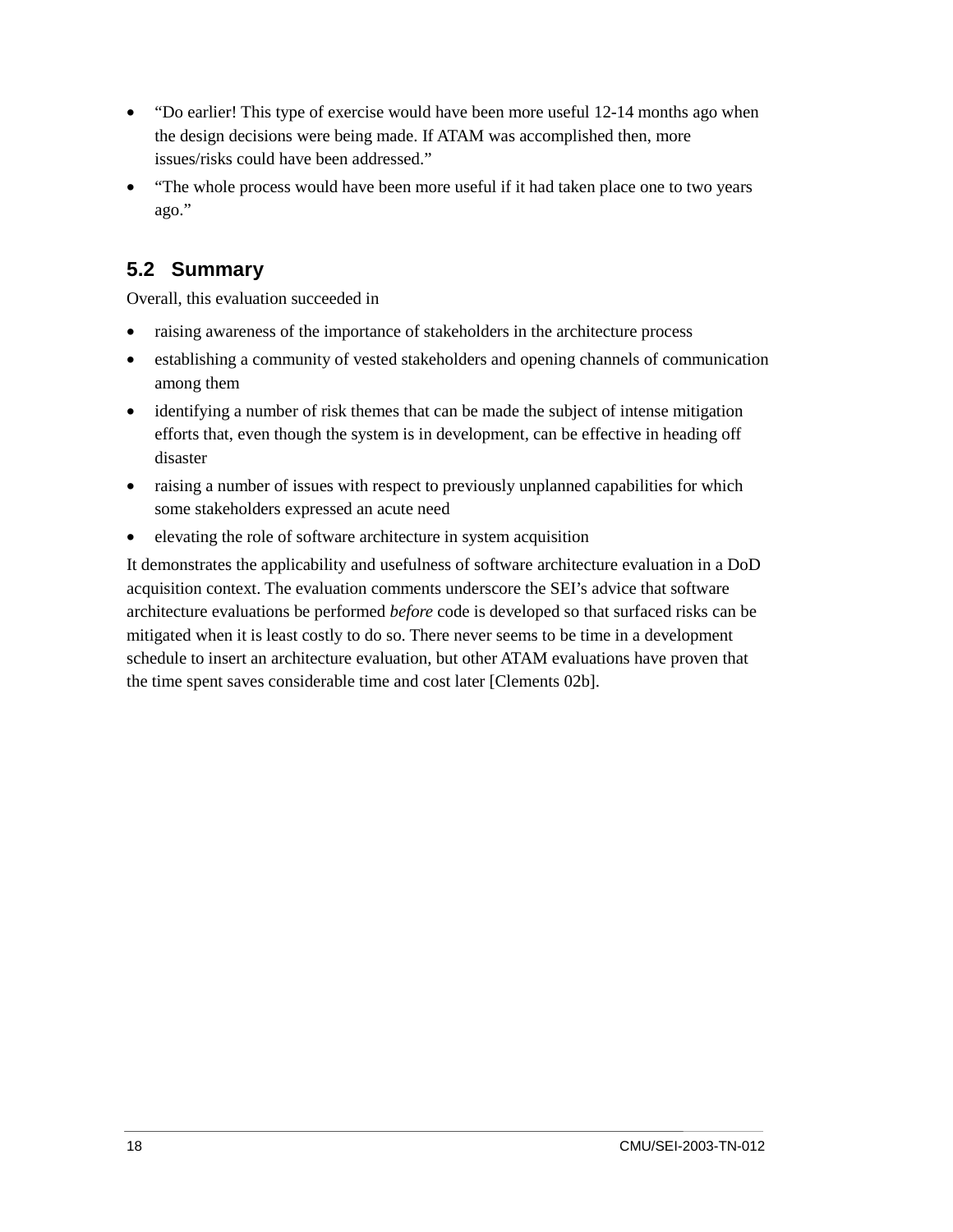### **References**

| [Bass 03]      | Bass, L.; Clements, P.; & Kazman, R. Software Architecture in Practice,<br>2 <sup>nd</sup> edition. Boston, MA: Addison-Wesley, 2003.                                                                                                                                                                                                  |  |  |  |
|----------------|----------------------------------------------------------------------------------------------------------------------------------------------------------------------------------------------------------------------------------------------------------------------------------------------------------------------------------------|--|--|--|
| [Clements 02a] | Clements, P. & Northrop, L. Software Product Lines: Practices and<br>Patterns. Boston, MA: Addison-Wesley, 2002.                                                                                                                                                                                                                       |  |  |  |
| [Clements 02b] | Clements, P.; Kazman, R.; & Klein, M. Evaluating Software<br>Architectures: Methods and Case Studies. Boston, MA: Addison-Wesley,<br>2002.                                                                                                                                                                                             |  |  |  |
| [Clements 03]  | Clements, P.; Bachmann, F.; Bass, L.; Garlan, D.; Ivers, J.; Little, R.;<br>Nord, R.; & Stafford, J. Documenting Software Architectures: Views and<br>Beyond. Boston, MA: Addison-Wesley, 2003.                                                                                                                                        |  |  |  |
| [Colucci 03]   | Colucci, F. "Avionics Upgrade Underway for Special Ops Helicopters."<br>National Defense 87, 591 (February 2003): 24-26.<br><http: article.cfm?id="1029" www.nationaldefensemagazine.org="">.</http:>                                                                                                                                  |  |  |  |
| [IEEE 00]      | IEEE Computer Society, Software Engineering Standards Committee,<br>Institute of Electrical and Electronics Engineers, IEEE-SA Standards<br>Board, and IEEE Xplore. IEEE Recommended Practice for Architectural<br>Description of Software-Intensive Systems. New York, NY: Institute of<br>Electrical and Electronic Engineers, 2000. |  |  |  |
| [Kazman 00]    | Kazman, R.; Klein, M.; & Clements, P. ATAM: Method for Architecture<br>Evaluation (CMU/SEI-2000-TR-004, ADA382629). Pittsburgh, PA:<br>Software Engineering Institute, Carnegie Mellon University, 2000.<br><http: 00.reports<br="" documents="" publications="" www.sei.cmu.edu="">/00tr004.html&gt;.</http:>                         |  |  |  |